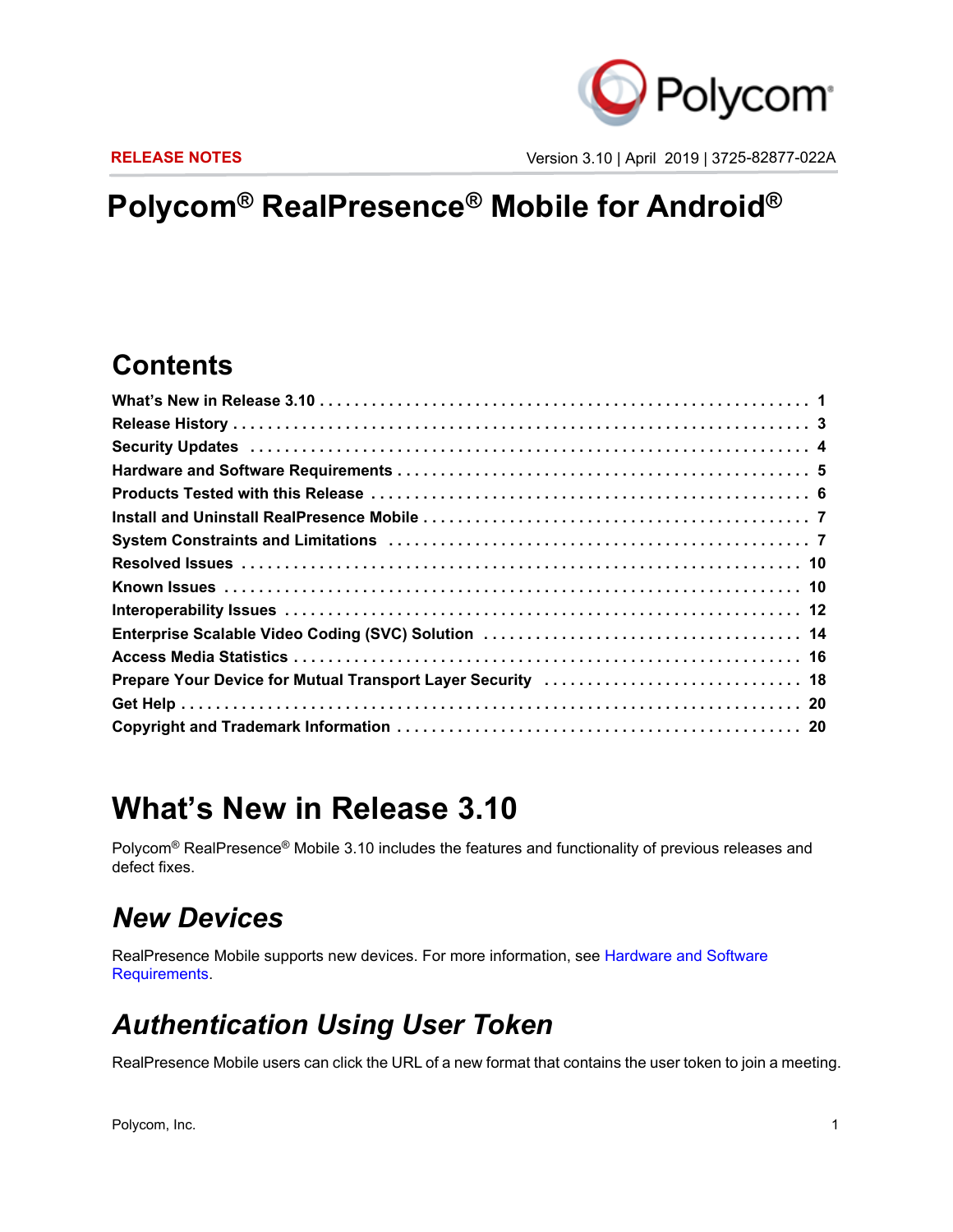RealPresence Mobile sends this user token to RealPresence Resource Manager to get sign-in authentication and client profile.



The feature is a limited feature only available to some users.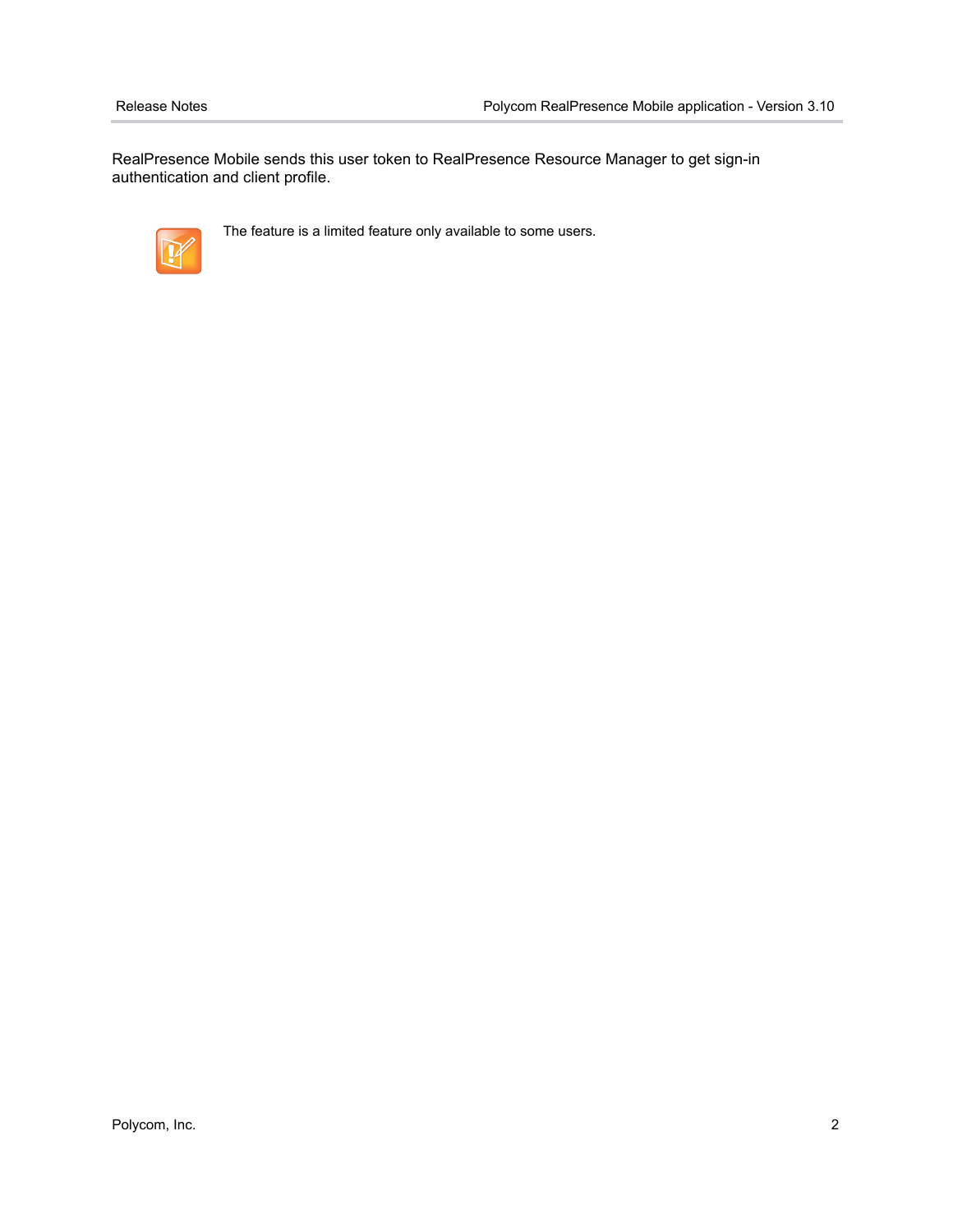# <span id="page-2-0"></span>**Release History**

This following table lists the release history of Polycom RealPresence Mobile application.

#### **Release History**

| Release | <b>Release Date</b> | Features                                                                                                                                                                                                           |
|---------|---------------------|--------------------------------------------------------------------------------------------------------------------------------------------------------------------------------------------------------------------|
| 3.10    | April 2019          | Support for clicking the URL of a new format that contains the user token<br>to join a meeting<br>Supports new devices<br>Defect fixes                                                                             |
| 3.9.1   | September 2018      | Supports new devices<br>Defect fixes                                                                                                                                                                               |
| 3.9     | January 2018        | Dropped support for automatic detection of Polycom® SmartPairing™<br>New device and OS support                                                                                                                     |
| 3.8     | September 2017      | Support for receiving 1080p content<br>Disable Remember Password feature<br>Dropped support for Polycom® Concierge<br>New device support                                                                           |
| 3.7     | December 2016       | Audio enhancement<br>Video enhancements<br>UI enhancements<br>Support for Android device capability detection for 720p<br>CallTo feature support<br>Czech language support<br>New device support<br>New OS Support |
| 3.5.1   | April 2016          | Android version 6.x support<br>New devices support<br>Constant Bitrate (CBR) adopted for video codecs<br>Bug fixes and feature enhancements                                                                        |
| 3.5     | January 2016        | Polycom <sup>®</sup> Concierge Solution support for Android phones<br>TLSv2 support<br>Simplified Chinese UI support for Android phones and tablets<br>New devices support                                         |
| 3.4.2   | August 2015         | Fixed a known Android security vulnerability.                                                                                                                                                                      |
| 3.4.1   | <b>July 2015</b>    | <b>Support for Cloud Services</b>                                                                                                                                                                                  |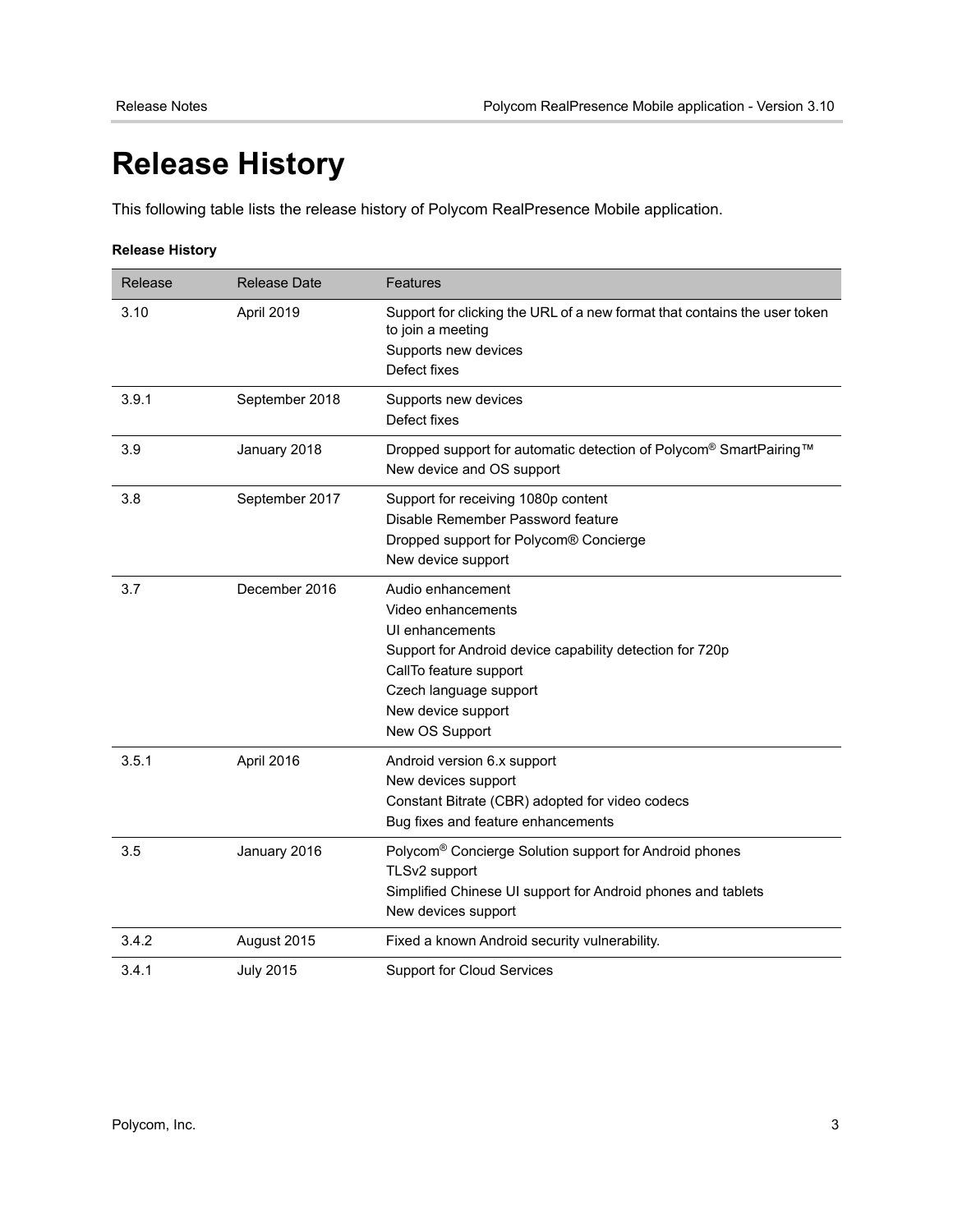| Release | <b>Release Date</b> | <b>Features</b>                                                                                                                                                                                                                                                                                                                                                                                                                                                                                                                                                                                                                                                                                                                                                                                 |
|---------|---------------------|-------------------------------------------------------------------------------------------------------------------------------------------------------------------------------------------------------------------------------------------------------------------------------------------------------------------------------------------------------------------------------------------------------------------------------------------------------------------------------------------------------------------------------------------------------------------------------------------------------------------------------------------------------------------------------------------------------------------------------------------------------------------------------------------------|
| 3.4     | June 2015           | Profile Photo and Virtual Business Card Feature<br>Mid-string Search of Favorites<br>Support for Polycom® NoiseBlock™<br>In-call Toolbar User Interface Enhancement<br><b>Device Support Changes</b>                                                                                                                                                                                                                                                                                                                                                                                                                                                                                                                                                                                            |
| 3.3     | January 2015        | Support for BroadSoft Device Management as Provisioning Server<br>User Interface Improvements<br>Standalone mode provides more features. See System Capabilities and<br>Constraints for a complete list of feature capabilities.<br>Support for high video Resolution (720p) on powerful mobile devices,<br>such as Samsung S5, and Samsung Galaxy Tab Pro, for AVC point to<br>point calls, AVC multi-points calls, and SVC point to point calls.<br>Support for the SDP Size Adjustment Feature<br>Device Support Changes<br>This release adds support for the following devices:<br>▲ Samsung Galaxy Tab Pro 8.4"<br>▲ Samsung Galaxy S5 Phone<br>This release drops the support for the following Android devices:<br>$\bullet$<br>▲ HTC One X phone<br>▲ Samsung Galaxy SII GT-I9100 Phone |
| 3.2.1   | <b>July 2014</b>    | The Roster display button is not shown in CloudAXIS 1.5 and earlier<br>versions.<br>Fixed an OpenSSL security vulnerability (CVE-2014-0224).                                                                                                                                                                                                                                                                                                                                                                                                                                                                                                                                                                                                                                                    |
| 3.2     | <b>June 2014</b>    | Support for CloudAXIS HTTPs tunneling<br>Support for roster display in a CloudAXIS meeting<br>Support for log collector<br>Support for Far-end Camera Control (FECC) on Android tablets in<br>managed mode<br>Support for sharing pictures on Android tablets in managed mode<br>Support for the following new devices:<br>Samsung Galaxy Tab 3 7" SM-T217A Tablet<br>Samsung Galaxy Tab 3 8" SM-T311 Tablet                                                                                                                                                                                                                                                                                                                                                                                    |

# <span id="page-3-0"></span>**Security Updates**

Please refer to the [Polycom Security Center](http://support.polycom.com/PolycomService/support/us/support/documentation/security_center.html) for information about known and resolved security vulnerabilities.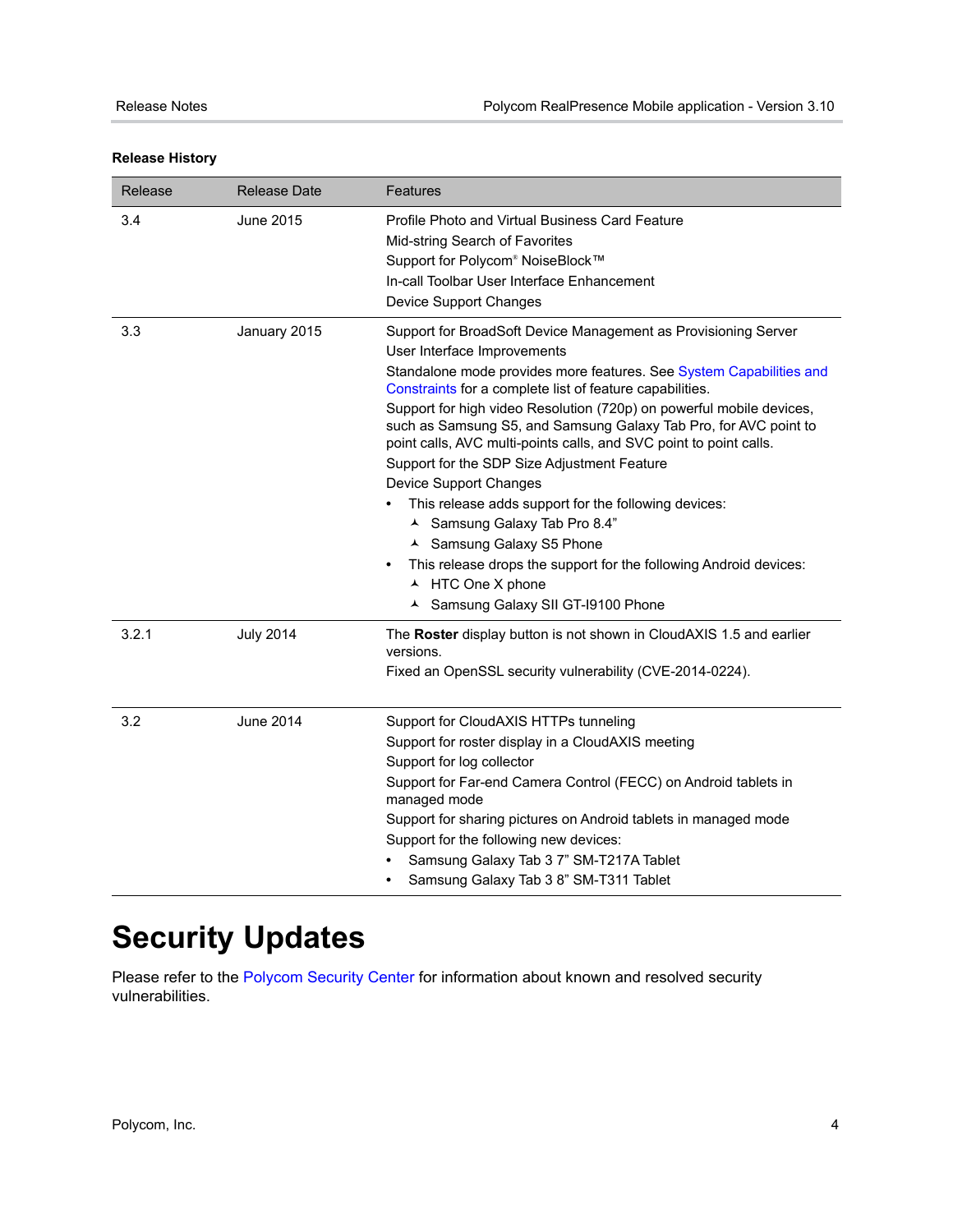## **Hardware and Software Requirements**

The following hardware requirements were determined based on test scenarios. Your system's actual performance may vary based on software or hardware configurations.

| <b>Manufacturer</b> | <b>Model</b>                              | <b>Android</b><br><b>Version</b> | <b>Network</b><br><b>Requirements</b>                                 | <b>Optional Peripheral</b><br><b>Devices</b>  |
|---------------------|-------------------------------------------|----------------------------------|-----------------------------------------------------------------------|-----------------------------------------------|
| Samsung             | Galaxy Tab S                              | 7.0                              | Wireless Local Area<br>Network (WLAN),<br>8.0, 8.1<br>802.11 a/b/g/n. | 3.5 mm headset<br>Stereo Bluetooth<br>headset |
|                     | Galaxy Tab S2 T710                        | 9.0                              |                                                                       |                                               |
|                     | 3G or 4G network<br>Galaxy Tab A 8.0 T350 |                                  |                                                                       |                                               |
|                     | Galaxy Tab S3 9.7                         |                                  |                                                                       |                                               |
|                     | Galaxy Tab S4 10.5                        |                                  |                                                                       |                                               |
|                     | Galaxy Note 5                             |                                  |                                                                       |                                               |
|                     | Galaxy S7/Edge                            |                                  |                                                                       |                                               |
|                     | Galaxy S8                                 |                                  |                                                                       |                                               |
|                     | Galaxy S8 Plus                            |                                  |                                                                       |                                               |
|                     | Galaxy Note 8                             |                                  |                                                                       |                                               |
|                     | Galaxy S9                                 |                                  |                                                                       |                                               |
|                     | Galaxy S9 Plus                            |                                  |                                                                       |                                               |
|                     | Galaxy Note 9                             |                                  |                                                                       |                                               |
| Google              | Pixel                                     |                                  |                                                                       |                                               |
|                     | Pixel 2 XL                                |                                  |                                                                       |                                               |
|                     | Pixel 3                                   |                                  |                                                                       |                                               |

### **To view your Android system version:**

**»** Go to **Settings > About device > Android Version**.

# *Polycom® RealPresence® Resource Manager System*

The RealPresence Mobile application can register to the Polycom® RealPresence® Resource Manager server. Some management features have limitations relative to other Polycom endpoints. For example, software updates of RealPresence Mobile are not supported and the QOS monitoring is limited.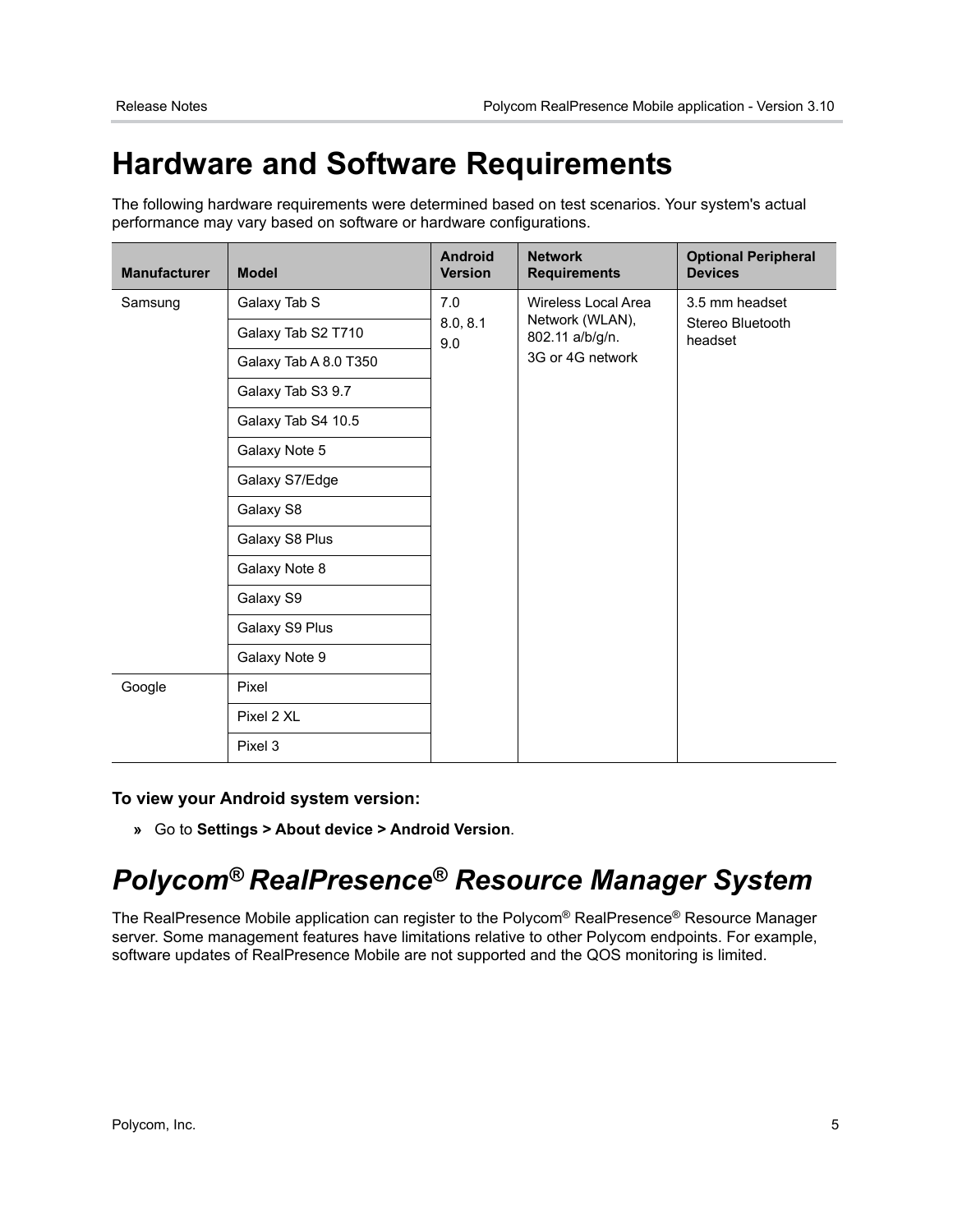## <span id="page-5-0"></span>**Products Tested with this Release**

The Polycom RealPresence Mobile application is tested with other products. The following list is not a complete inventory of compatible equipment. It indicates the products that have been tested for compatibility with this release.



Polycom recommends that you upgrade your Polycom devices with the latest software versions, as compatibility issues may already have been addressed by software updates. See the [Current](http://support.polycom.com/PolycomService/support/us/support/service_policies.html)  [Polycom Interoperability Matrix](http://support.polycom.com/PolycomService/support/us/support/service_policies.html) to match product and software versions.

#### **Products Tested with this Release**

| <b>Type</b>                                             | Product                                                                   | <b>Tested Versions</b>          |
|---------------------------------------------------------|---------------------------------------------------------------------------|---------------------------------|
| Gatekeeper,<br>Gateways, External<br>MCU, Bridges, Call | Polycom <sup>®</sup> Distributed Media Application™ (DMA®) 7000           | 9.0, 10.0                       |
|                                                         | Polycom <sup>®</sup> RealPresence <sup>®</sup> Resource Manager           | 10.5, 10.6                      |
|                                                         | Polycom® RealPresence® Collaboration Server (RMX®)<br>4000/2000/1800/1500 | 8.7.5, 8.8.0                    |
| Managers                                                | Polycom <sup>®</sup> RealPresence® Collaboration Server, Virtual Edition  | 8.7.5, 8.8.0                    |
|                                                         | Polycom <sup>®</sup> RealPresence <sup>®</sup> Web Suite                  | 2.2.2                           |
|                                                         | Polycom <sup>®</sup> RealPresence <sup>®</sup> Group Series               | 6.2                             |
|                                                         | Polycom <sup>®</sup> HDX <sup>®</sup> Series                              | 3.1.13                          |
|                                                         | Polycom <sup>®</sup> RealPresence <sup>®</sup> Desktop                    | 3.9.1, 3.10                     |
| Endpoints                                               | Polycom® RealPresence® Mobile                                             | 3.9.1, 3.10                     |
|                                                         | Polycom <sup>®</sup> VVX <sup>®</sup>                                     | 5.9                             |
|                                                         | Polycom <sup>®</sup> RealPresence Debut™                                  | 1.3.2                           |
|                                                         | Polycom <sup>®</sup> Trio <sup>™</sup> 8800                               | 5.8                             |
| NAT/Firewall/Border<br>Controller                       | Polycom <sup>®</sup> RealPresence <sup>®</sup> Access Director™           | 4.2.5                           |
|                                                         | Polycom <sup>®</sup> VBP <sup>®</sup> 7301                                | 14.8.6                          |
|                                                         | <b>Broadsoft SIP Server</b>                                               | R <sub>21</sub> SP <sub>1</sub> |
| Third-Party Platforms                                   | <b>Broadsoft DMS</b>                                                      | <b>R21 SP1</b>                  |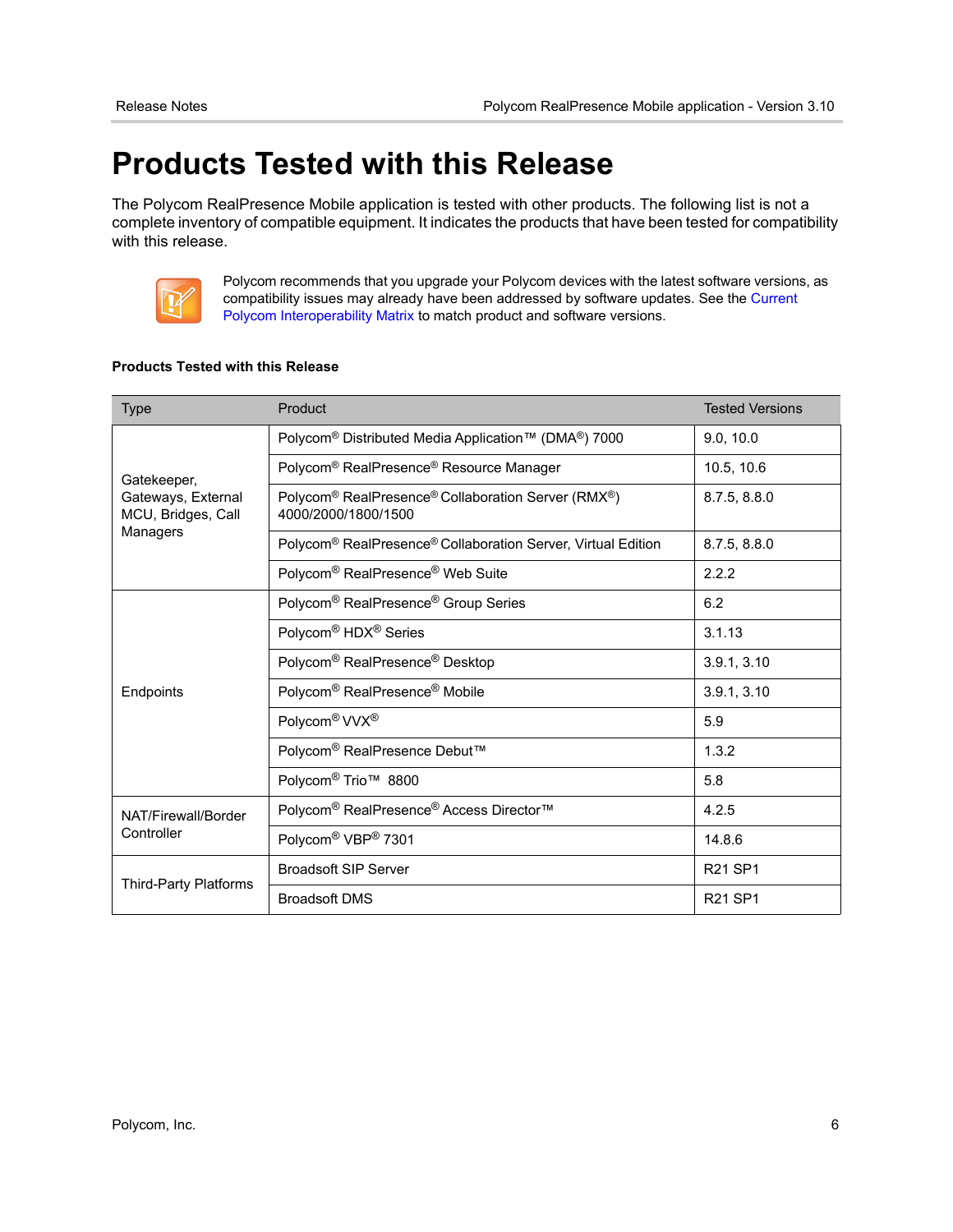# <span id="page-6-0"></span>**Install and Uninstall RealPresence Mobile**

This section explains how to install and uninstall RealPresence Mobile.



The RealPresence Mobile user interface supports the following languages: English, Czech, Simplified Chinese, and Traditional Chinese.

### **To install the RealPresence Mobile application:**

- **1** Go to the Google Play application, search for **Polycom** or **video conferencing** to find the RealPresence Mobile application.
- **2** Tap **Free** and then **OK** to accept permission. The application downloads and installs automatically.

### **To uninstall the RealPresence Mobile application:**

- **1** Go to the device's application list, tap **Settings** and then **Applications** and then **Manage applications.**
- **2** Tap **Video** and then **Uninstall**.
- **3** When you are prompted to confirm, tap **OK.** Your user data is deleted when you uninstall this application.

### <span id="page-6-1"></span>**System Constraints and Limitations**

The following sections provide information on constraints and limitations when using Polycom RealPresence Mobile application.

### *Capabilities*

The following video capabilities are supported for RealPresence Mobile.

| <b>Call Rate</b>                 | <b>Video Capability</b> |
|----------------------------------|-------------------------|
| 1 Mbps                           | 720 <sub>p</sub>        |
| 512 kbps<br>384 kbps<br>256 kbps | 360 <sub>p</sub>        |
| 64 kbps                          | Audio only              |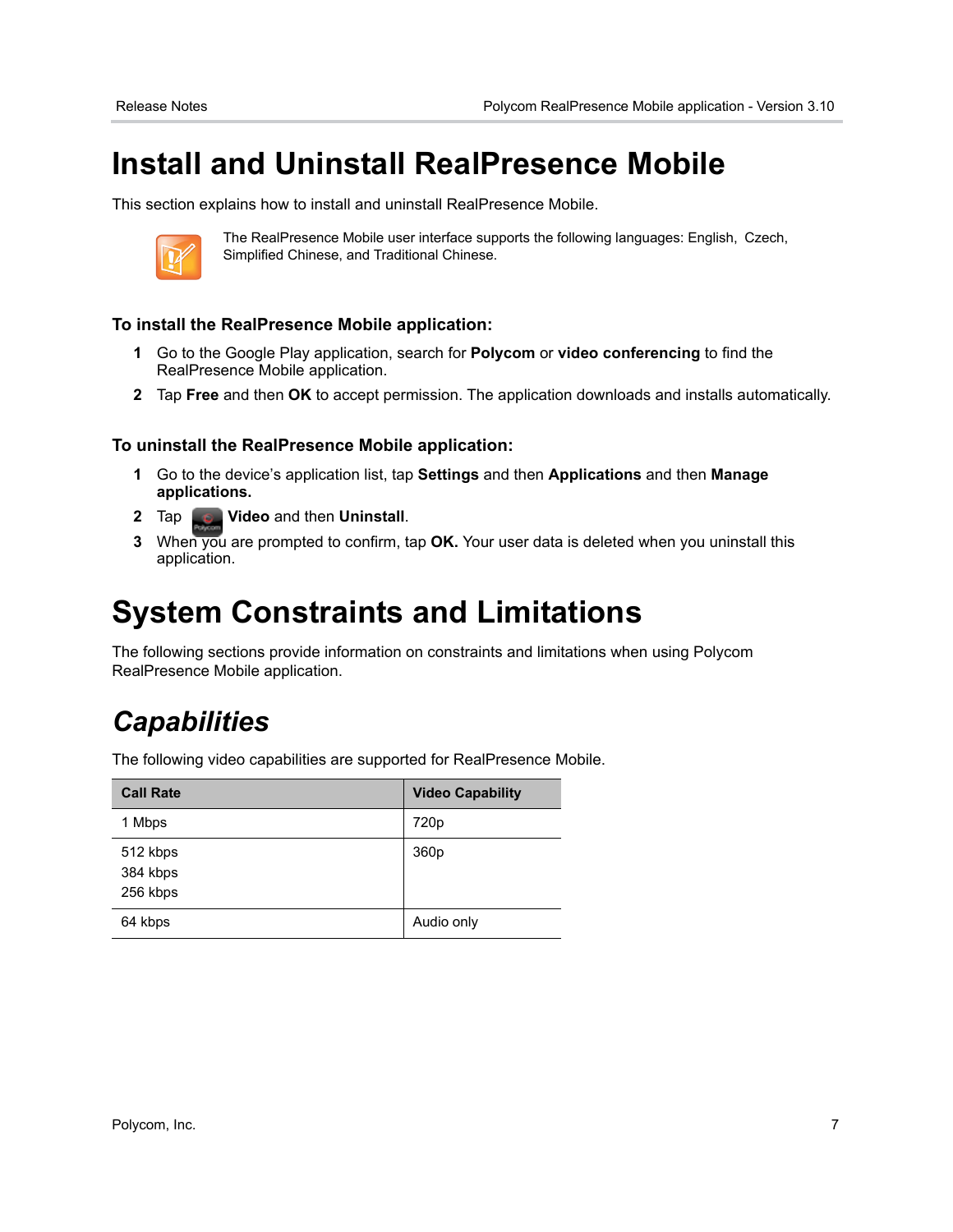## *Protocols*

The following table lists the protocols supported in this version of the RealPresence Mobile application.

| <b>Protocol</b>                                      | <b>Description</b>          |
|------------------------------------------------------|-----------------------------|
| <b>DNS</b>                                           | Domain Name System          |
| H.235                                                | Security and Encryption     |
| H.239                                                | <b>Token Management</b>     |
| H.323                                                | Signaling                   |
| H.460                                                | Firewall/NAT Traversal      |
| LDAP, H.350                                          | <b>Directory Services</b>   |
| NTLM <sub>v2</sub>                                   | Authentication              |
| Polycom <sup>®</sup> Lost Packet<br>Recovery™ (LPR™) | Lost Packet Recovery        |
| <b>SIP</b>                                           | Session Initiation Protocol |

### *Resolutions*

The following table lists the resolutions supported in this version of the RealPresence Mobile application.

| <b>Resolution and Frame Rate</b>               | <b>Source</b>                    |
|------------------------------------------------|----------------------------------|
| Up to 720p, 15 fps                             | Video sent from camera           |
| Up to $720p$ , $30$ fps                        | Video received from far end      |
| Up to 1080p, 15 fps                            | Content received from far end    |
| Up to 720p (1280x720), 5 fps<br>(Tablets only) | Content showing from the tablets |



Actual transmitted video resolution is determined by several factors, such as camera capability, computer performance, network conditions, the far-end system's capabilities, and whether content is being received.

HD/720p 30 fps is the maximum video receiving capability. The actual resolution is based on the negotiation with the far end.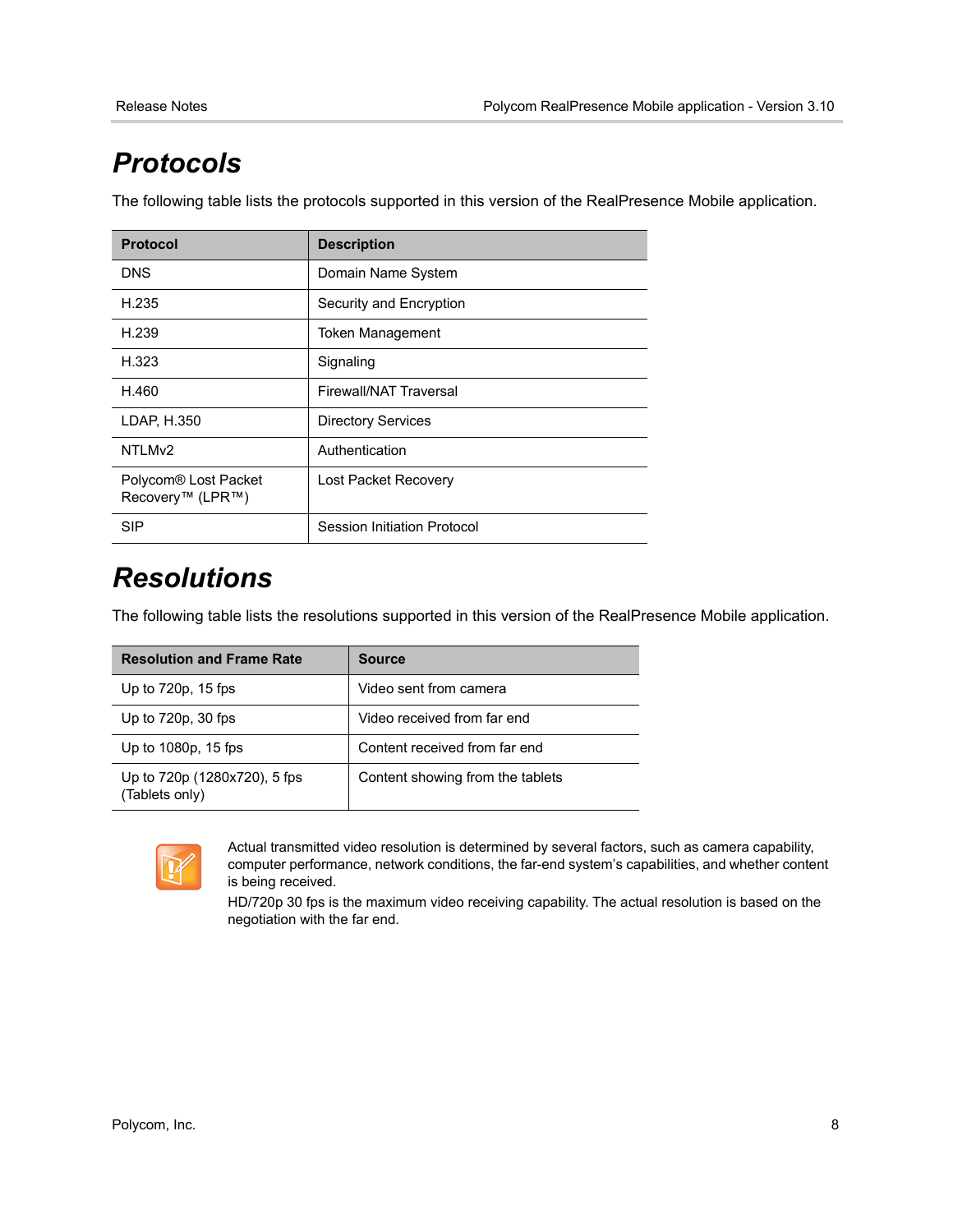## *Algorithms*

The following table lists the algorithms supported in this version of the RealPresence Mobile application.

| <b>Algorithm Type</b> | <b>Description</b>                   |
|-----------------------|--------------------------------------|
| Audio                 | G.722.1 Annex C                      |
|                       | G.711u                               |
|                       | G.711a                               |
|                       | Siren LPR                            |
|                       | Acoustic Echo Cancellation (AEC)     |
|                       | Automatic Gain Control (AGC)         |
|                       | Scalable Audio Coding (SAC)          |
| Video                 | <b>H.264 SVC</b>                     |
|                       | <b>H.264 AVC</b>                     |
|                       | H.264 high profile                   |
|                       | H.263 and H.263+ (for content only)  |
|                       | <b>Note:</b> H.261 is not supported. |
| Encryption            | AES-128 media encryption             |
|                       | TLS for SIP calls                    |

### *Inbound and Outbound Ports*

The following table lists the inbound and outbound ports supported in this version of the RealPresence Mobile application.

| Port               | <b>Function</b>                                 |
|--------------------|-------------------------------------------------|
| 1720 (TCP)         | H.323 Call Signaling (H.225)                    |
| 1719 (UDP)         | H.323 Registration, Admission, and Status (RAS) |
| 3230 - 3250 (TCP)  | H.323 Call Control (H.245)                      |
| 3230 - 3250 (UDP)  | Media (RTP/RTCP)                                |
| 3238 (UDP and TCP) | <b>BFCP</b>                                     |
| 5060 (UPD and TCP) | <b>SIP</b>                                      |

| <b>Port</b>        | <b>Function</b>                             |
|--------------------|---------------------------------------------|
| 443 (TCP)          | Provisioning, Monitoring, Help Files, HTTPS |
| 389 (TCP)          | LDAP                                        |
| 5060 (UDP and TCP) | <b>SIP</b>                                  |
| 5061 (TCP)         | SIP TLS signaling                           |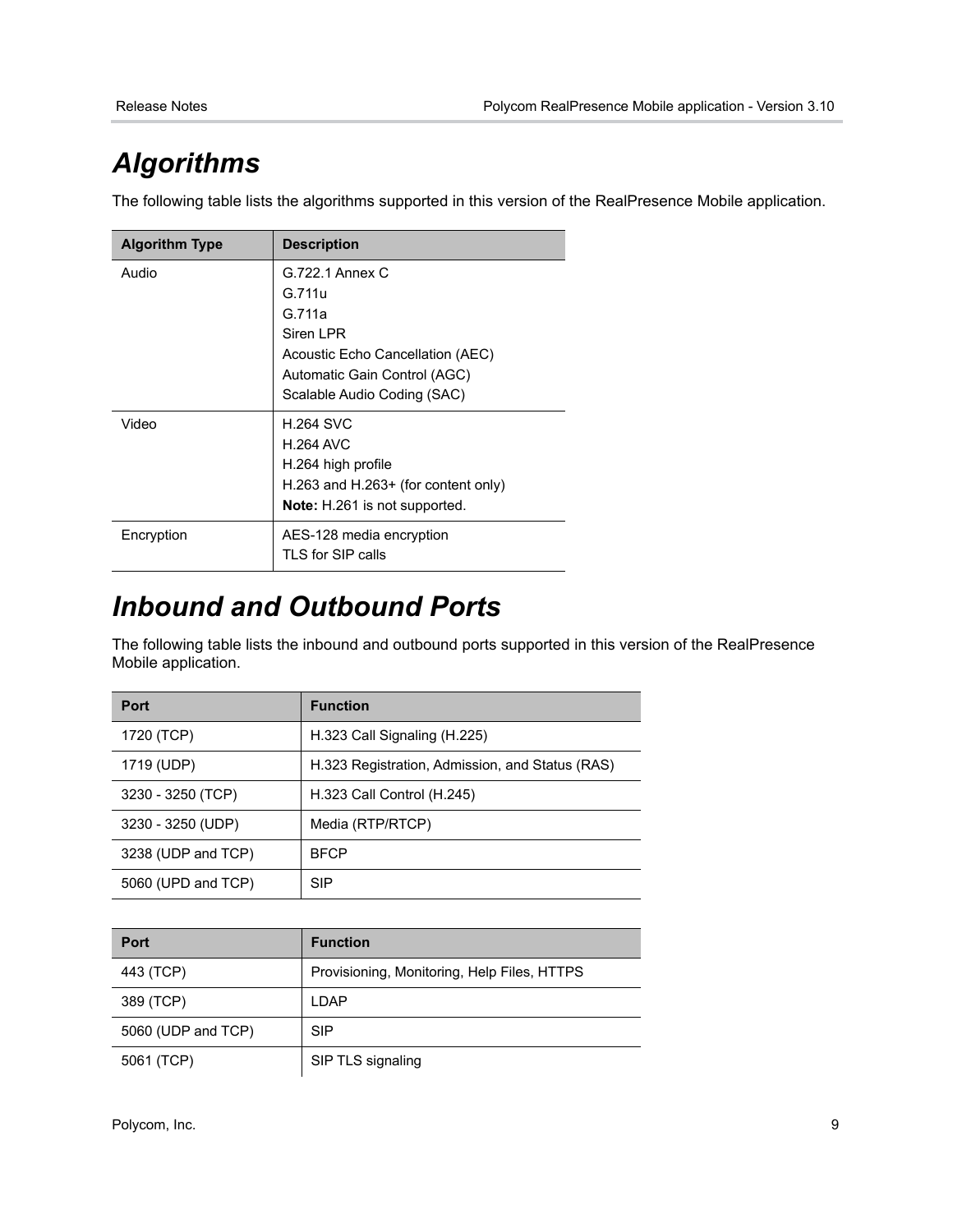| <b>Port</b>        | <b>Function</b>                                 |
|--------------------|-------------------------------------------------|
| 1720 (TCP)         | H.323 Signaling (H.225)                         |
| 1719 (UDP)         | H.323 Registration, Admission, and Status (RAS) |
| 3230 - 3250 (TCP)  | H.323 Control (H.245)                           |
| 3230 - 3250 (UDP)  | Media (RTP/RTCP)                                |
| 3238 (UDP and TCP) | <b>BFCP</b>                                     |

## <span id="page-9-0"></span>**Resolved Issues**

The following table lists all resolved issues in this release.

#### **Resolved Issues**

| <b>Issue ID</b> | Description                                                                                                                     |
|-----------------|---------------------------------------------------------------------------------------------------------------------------------|
| EN-119047       | You may observe long-period video delay if you use RealPresence Mobile on Android 8.0<br>phones.                                |
| EN-113642       | RealPresence Mobile fails to register to RealPresence Access Director when the Android phone<br>or tablet is in the sleep mode. |
| EN-104215       | Audio delays on Samsung Galaxy S8 Plus with Android 8.0.                                                                        |

## <span id="page-9-1"></span>**Known Issues**

The following table lists all known issues and suggested workarounds for Polycom RealPresence Mobile application.



These release notes do not provide a complete listing of all known issues that are included in the software. Issues not expected to significantly impact customers with standard voice or video conferencing environments may not be included. In addition, the information in these release notes is provided as-is at the time of release and is subject to change without notice.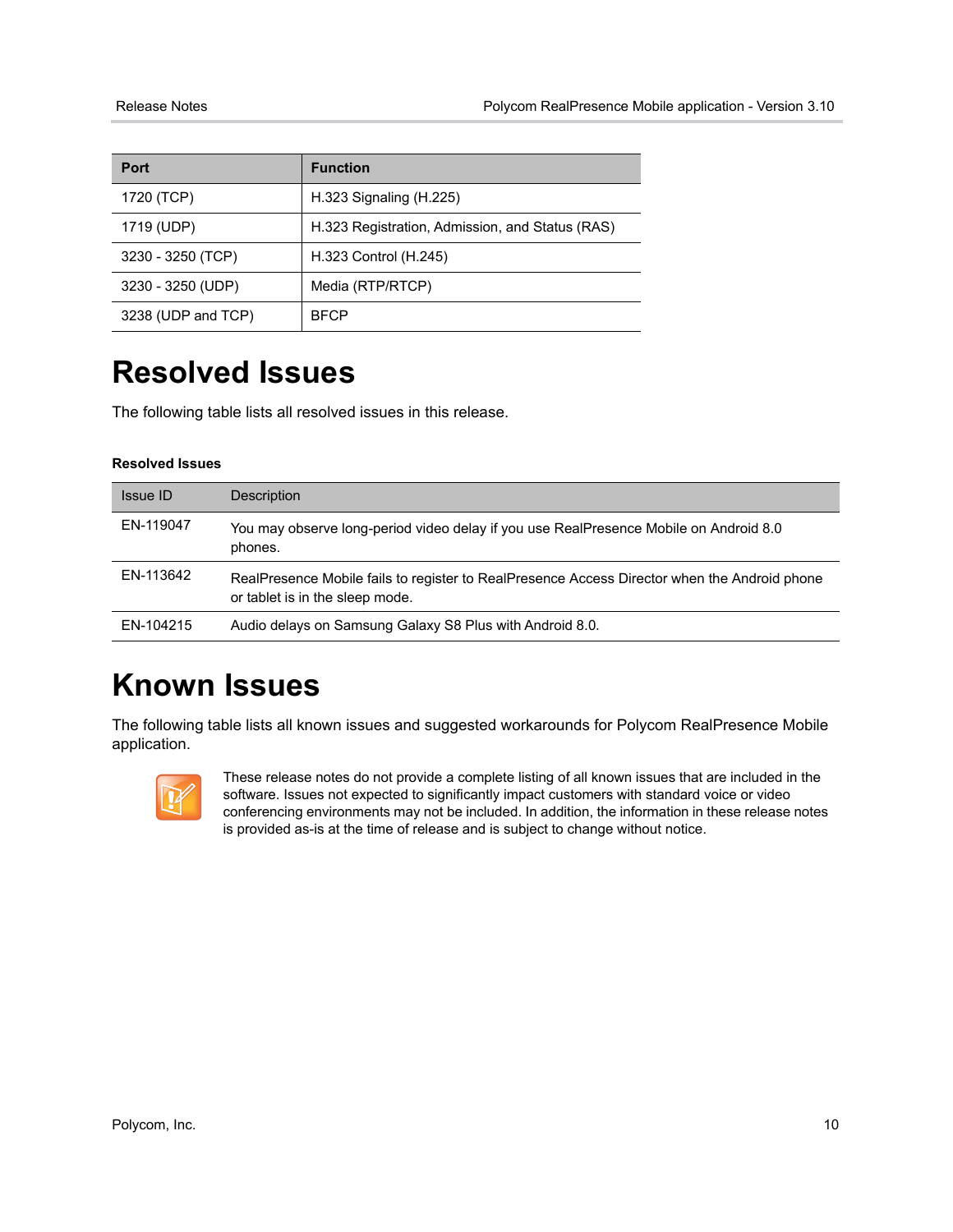#### **Known Issues**

| Issue ID   | Description                                                                                                                                                                                                                                  | Workaround                                                                                                                                                                                                                                                             |
|------------|----------------------------------------------------------------------------------------------------------------------------------------------------------------------------------------------------------------------------------------------|------------------------------------------------------------------------------------------------------------------------------------------------------------------------------------------------------------------------------------------------------------------------|
| EN-129145  | When SMB 2.0 is enabled on both of RealPresence<br>Resource Manager and the AD server,<br>RealPresence Mobile may fail to connect to<br>RealPresence Resource Manager if<br>SmbServerNameHardeningLevel is not set to 0 on<br>the AD server. | Set SmbServerNameHardeningLevel<br>to $\theta$                                                                                                                                                                                                                         |
| SWEP-10627 | The RealPresence Mobile cannot sign in<br>successfully through Polycom RealPresence<br>Access Director. The error message is 'Invalid<br>server'.                                                                                            | Do the following:<br>From Polycom RealPresence<br>Access Director administrator<br>portal, go to Configuration ><br>Access Proxy > Https proxy.<br>Change the rule of the Polycom<br>$\mathbf{2}$<br>RealPresence Resource Manager<br>to make it the highest priority. |
| SWEP-10213 | If your device is HUAWEI Nexus 9 running on<br>Android 7.0 OS, the display rotation doesn't work<br>smoothly in SVC calls.                                                                                                                   | None.                                                                                                                                                                                                                                                                  |
| SWEP-9146  | If you are using Samsung Note 4 phone with low<br>battery, the frame rate of a 720p call is around 7 fps<br>instead of 15 fps.                                                                                                               | None. This is not a Polycom problem.                                                                                                                                                                                                                                   |
| SWEP-8626  | When you receive a PSTN call, you hear the call<br>audio always from your device speaker.                                                                                                                                                    | None.                                                                                                                                                                                                                                                                  |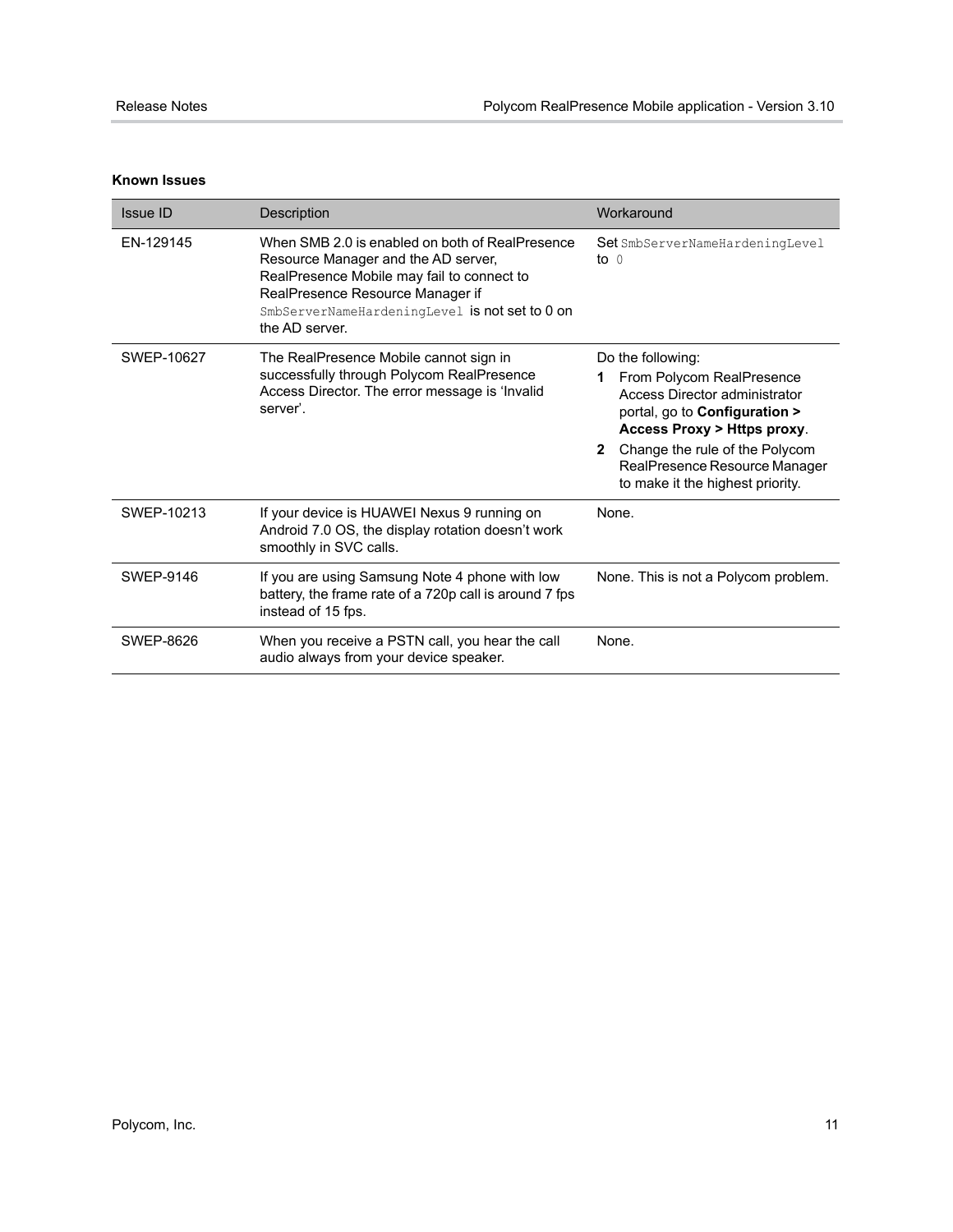# <span id="page-11-0"></span>**Interoperability Issues**

You may encounter the following issues when using RealPresence Mobile with other products or on specific operating systems.

#### **Interoperability Issues Related to the Android Versions and Devices**

| <b>Description</b>                                                                                                                                                                                                                                                                                                                                                                                                                                                                   | <b>Solution</b>                                                                                                                                                                          |
|--------------------------------------------------------------------------------------------------------------------------------------------------------------------------------------------------------------------------------------------------------------------------------------------------------------------------------------------------------------------------------------------------------------------------------------------------------------------------------------|------------------------------------------------------------------------------------------------------------------------------------------------------------------------------------------|
| Screen rotation doesn't work if Virtual Business Card is<br>enabled on Android phones and tablets.                                                                                                                                                                                                                                                                                                                                                                                   | None.                                                                                                                                                                                    |
| If ACL is enabled on RealPresence Access Director, calls<br>may fail due to provisioning data (configured by<br>RealPresence Resource Manager) lost and timeout when<br>Android phones or tablets enter the sleep mode.                                                                                                                                                                                                                                                              | None.                                                                                                                                                                                    |
| Google Pixel 3 and Samsung Galaxy Tab S4 fail in SIP<br>registration over UDP.                                                                                                                                                                                                                                                                                                                                                                                                       | Set the SIP registration over TCP.                                                                                                                                                       |
| As the RealPresence Mobile user, you cannot mute the<br>speaker volume of some Android phones and tablets<br>including Samsung Galaxy Note8 (SM-N950F),<br>SHV-E140S, Galaxy S6 G9200, Galaxy Tab 10.1 LTE<br>SC-01D, Galaxy Tab 2 (GT-P5100), Google Pixel, ASUS<br>Transformer Pad (TF300T).                                                                                                                                                                                       | None.                                                                                                                                                                                    |
| The RealPresence Mobile log file on Android 4.4 may only<br>catch 16 KB size logs.                                                                                                                                                                                                                                                                                                                                                                                                   | It is a limitation of the Android 4.4 OS. Upgrade your<br>device to a later Android OS version.                                                                                          |
| The speaker's volume is a little low during a call on the<br>following Samsung tablets:<br>Tab3 7" T217A<br>Tab3 8" T311                                                                                                                                                                                                                                                                                                                                                             | It is a limitation of the RealPresence Mobile<br>application. Adjust the volume to the maximum on<br>the tablets.                                                                        |
| RealPresence Mobile Android version 3.0 and later cannot<br>launch on Tegra-2 devices (XOOM tablet and Galaxy Tab<br>10.1" GT-P7510/GT-P7500 tablet).                                                                                                                                                                                                                                                                                                                                | To enjoy the full features (RealPresence Mobile 2.3<br>release) of this application on your Tegra-2 tablets,<br>download REALPRESENCE MOBILE - TEGRA 2<br>from Google Play.              |
| The following two issues are due to the system limitation<br>on tables using Acoustic Echo Cancellation (AEC):<br>On the Samsung Galaxy Tab 8.9", Samsung Galaxy<br>Tab 10.1" LTE SC-01D, and ASUS Transformer Pad<br>TF300T tablets, you cannot<br>adjust the speaker volume by using the hardware Volume<br>control.<br>If a Transformer Pad TF300T tablet is close to Polycom<br>HDX or Group Serial 500 systems which enable<br>Ultrasound, you can hear noise from the far end. | This is a system limitation of the tablet. The tablet's<br>system volume control is used for RealPresence<br>Mobile. When a tablet uses AEC, the system volume<br>control does not work. |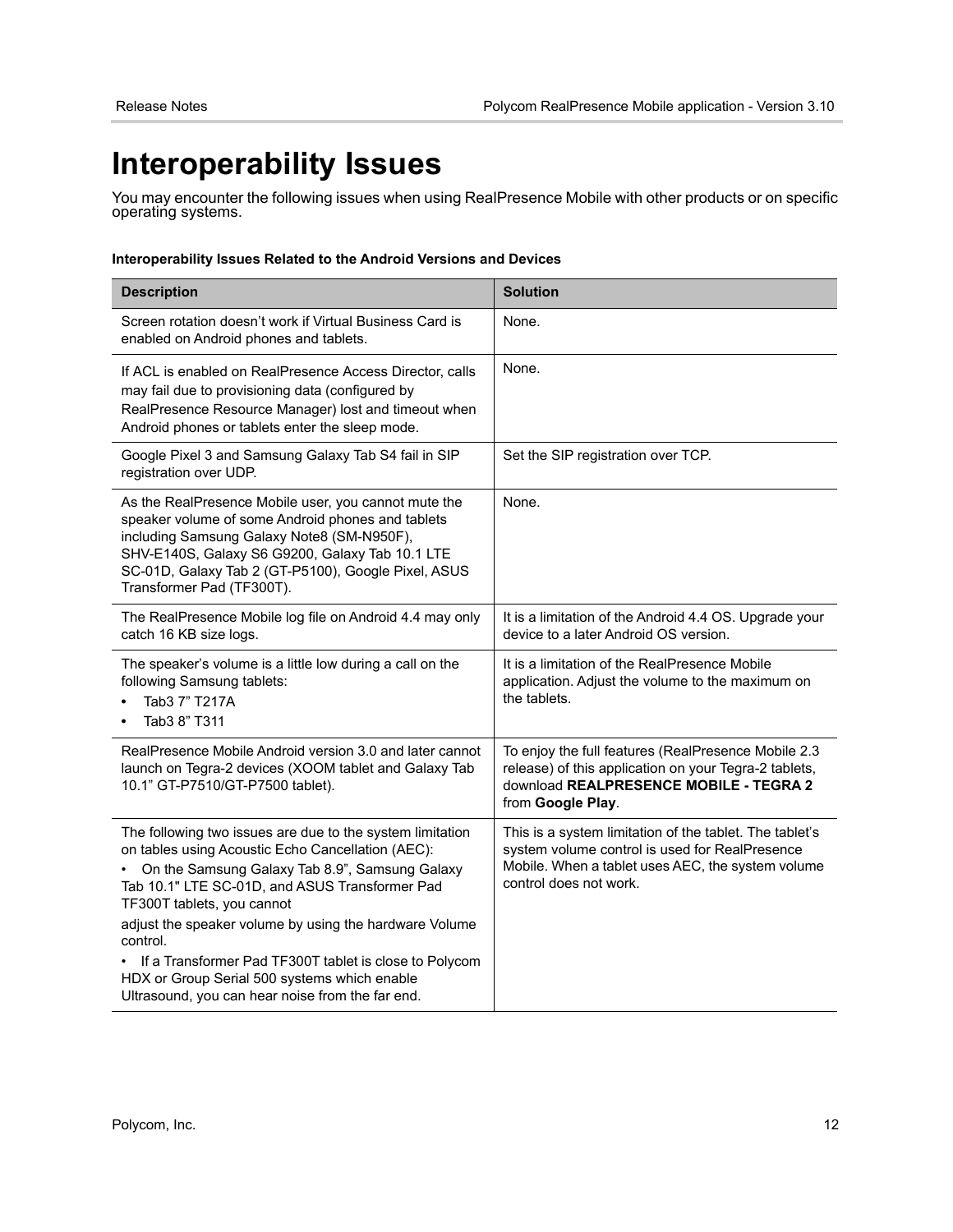#### **Interoperability Issues Related to the Android Versions and Devices**

| <b>Description</b>                                                                                                                                                                                                                                                                  | <b>Solution</b>                                                                                                                             |
|-------------------------------------------------------------------------------------------------------------------------------------------------------------------------------------------------------------------------------------------------------------------------------------|---------------------------------------------------------------------------------------------------------------------------------------------|
| The far end can hear an echo if RealPresence Mobile<br>running on Android device is in the same conference and<br>does not mute.<br>Sony Xperia Z SGP312 Tablet<br>Transformer Pad TF300T Tablet<br>$\bullet$<br>DROID XYBOARD Tablet<br>٠<br>Galaxy Tab 2 10" GT-P5100 Tablet<br>٠ | This is a limitation of the tablet.The microphone and<br>the speaker are placed very close.<br>Use a headset or lower the speaker's volume. |
| When you run RealPresence Mobile on HTC smart<br>phones, the loudspeaker volume is too low to be heard<br>during a call.                                                                                                                                                            | This is a limitation of the tablet.<br>Use a headset.                                                                                       |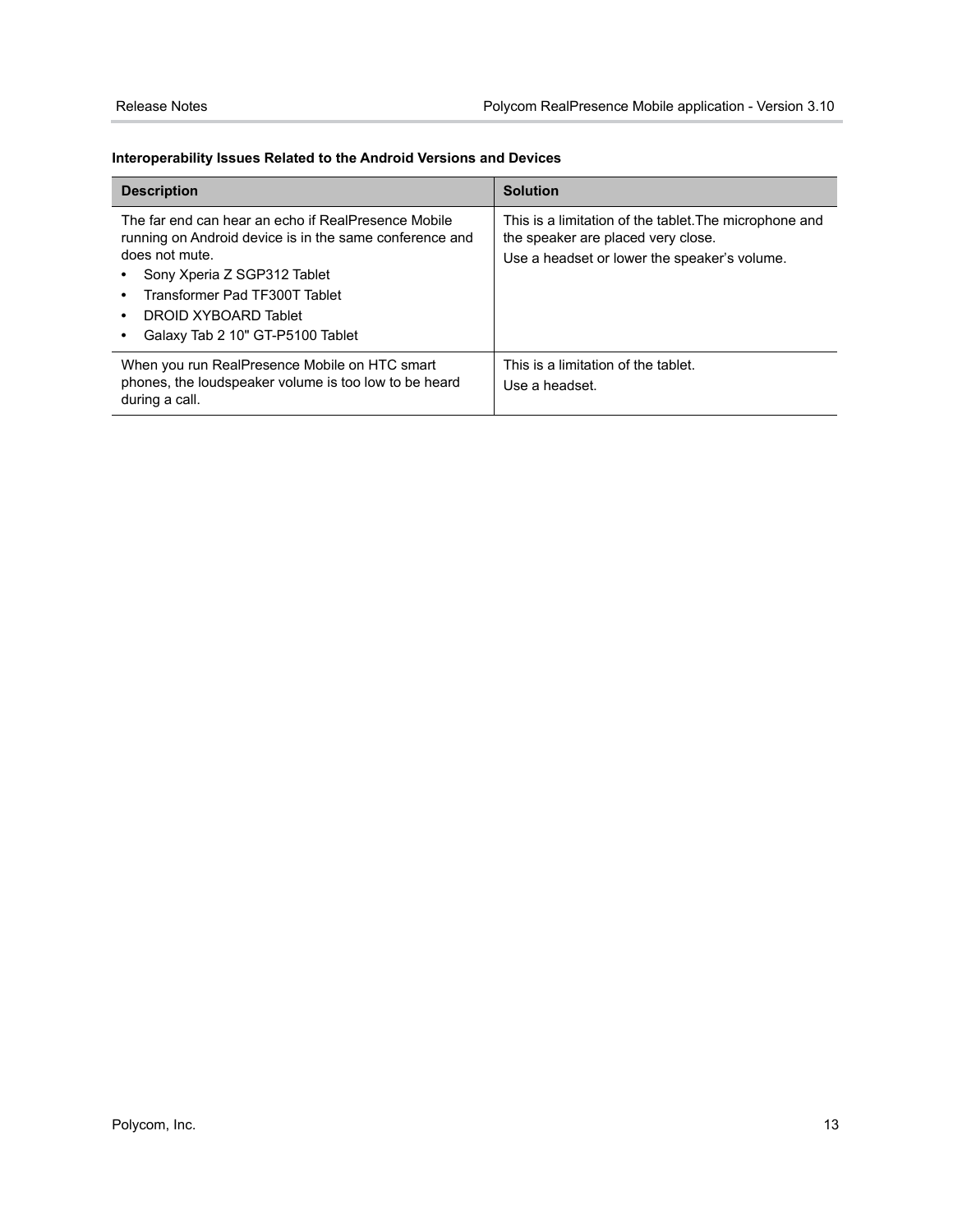# <span id="page-13-0"></span>**Enterprise Scalable Video Coding (SVC) Solution**

| Limitation<br><b>Type</b>                              | <b>Description</b>                                                                                                                                                                                                                                                                                                                                                                                                                       | <b>Solution</b>                                                                                                                                                                                                                             |
|--------------------------------------------------------|------------------------------------------------------------------------------------------------------------------------------------------------------------------------------------------------------------------------------------------------------------------------------------------------------------------------------------------------------------------------------------------------------------------------------------------|---------------------------------------------------------------------------------------------------------------------------------------------------------------------------------------------------------------------------------------------|
| Limitations<br>Related to<br>Other Polycom<br>Products | If you create a Continuous Presence (CP) only<br>conference call on Polycom RealPresence<br>Collaboration Server (RMX) 4000/2000 system<br>and Polycom RealPresence Collaboration Server<br>800s version 8.1 with default content settings<br>(Content Settings: HiResGraphics and<br>Content Protocol: H.264 HD), the<br>RealPresence Mobile application cannot send or<br>receive content if call rate is set as 384 kbps or<br>below. | Change the RealPresence Collaboration<br>$\bullet$<br>Server (RMX) Content Settings to<br>Graphics, and Content Protocol to<br>H.263 & H.264 Auto Selection.<br>Set the call rate on RealPresence<br>$\bullet$<br>Mobile to above 384 kbps. |
|                                                        | Polycom VSX <sup>®</sup> Visual Concert™ cannot display<br>1024x576 content sent by RealPresence Mobile,<br>whether or not they call each other directly.                                                                                                                                                                                                                                                                                | Double-click the content to show the<br>content in full screen, then RealPresence<br>Mobile will send 1024x768 content, and the<br>Polycom VSX Visual Concert can display<br>correctly.                                                     |
|                                                        | RealPresence Mobile may consume more than<br>one license on RealPresence Resource<br>Manager if you install and uninstall<br>RealPresence Mobile several times.                                                                                                                                                                                                                                                                          | Configure the reclaim period on<br>RealPresence Resource Manager to a<br>small value (for example five minutes).                                                                                                                            |
|                                                        | RealPresence Mobile supports only using<br>English user names and password to sign in<br>Polycom CMA server and RealPresence<br>Resource Manager, or to register to a<br>gatekeeper or an SIP server.                                                                                                                                                                                                                                    | Use English user name and password.                                                                                                                                                                                                         |
|                                                        | In a motion mode conference, RealPresence<br>Mobile receives video with a long delay because<br>the video is 60 fps.                                                                                                                                                                                                                                                                                                                     | Set a conference with sharpness mode on<br>MCU.                                                                                                                                                                                             |
|                                                        | RealPresence Mobile in internet may fail to call<br>Telepresence m100 in intranet.                                                                                                                                                                                                                                                                                                                                                       | Let Telepresence m100 call RealPresence<br>Mobile.                                                                                                                                                                                          |
|                                                        | You may hear a short audio glitch on<br>RealPresence Mobile when dialing in an SIP<br>AVC encrypted conference created on the<br>RealPresence Collaboration Server (RMX) 4000<br>with NGB.                                                                                                                                                                                                                                               | None                                                                                                                                                                                                                                        |

 SVC is a scalable media relay conferencing solution based on SVC and Scalable Audio Coding (SAC) codecs. It is an alternative to the Advanced Video Coding (AVC) mode that has traditionally been supported. Differences between the two modes are listed in the following table.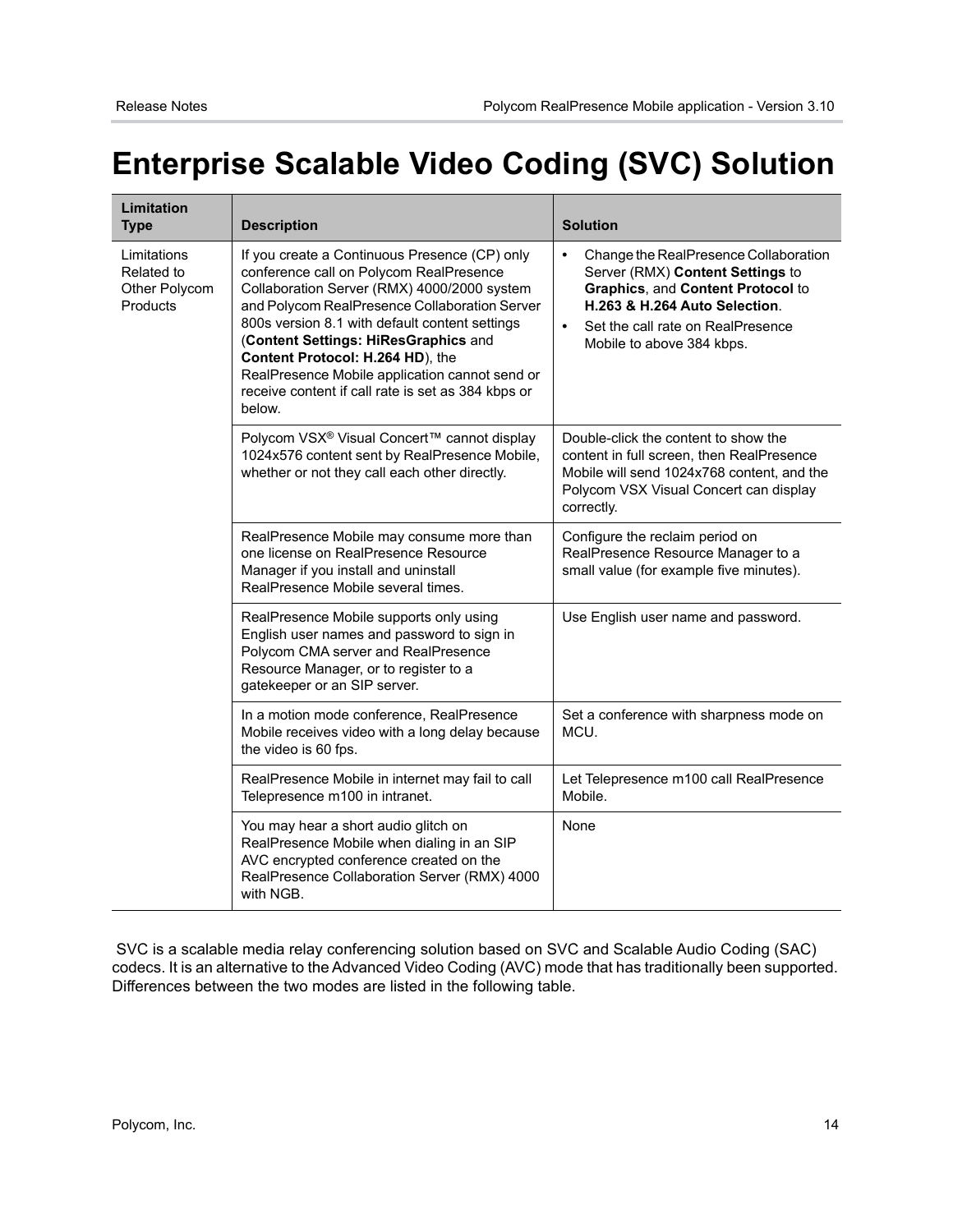| <b>SVC Mode</b>                                                                                                                                                                                                                                                                                             | <b>AVC Mode</b>                                                                                |
|-------------------------------------------------------------------------------------------------------------------------------------------------------------------------------------------------------------------------------------------------------------------------------------------------------------|------------------------------------------------------------------------------------------------|
| Each participant in the conference call is received by the<br>client as a separate video stream.                                                                                                                                                                                                            | The composite video image is determined by the<br>bridge based on administrator configuration. |
| A Caller ID is indicated by text in the appropriate window,<br>on display throughout the call.                                                                                                                                                                                                              | Caller ID information is displayed intermittently.                                             |
| Double-clicking or tapping on a participant's video,<br>content video, or local preview expands that video to full<br>screen. Double-clicking or tapping again reverts the<br>display to the composite image.<br>Pinch controls enable you to zoom in and out on a<br>participant's video or content video. | Layout may typically be controlled by dialing ** and<br>then selecting a format.               |

The SVC solution provides the following features:

- **●** For video send and receive, support up to 720p on high performance devices under 1 Mbps call rate.
- **●** For video send, support 7.5/15 fps
- **●** For video receive, support 7.5/15 fps
- **●** Support auto layouts of 1x1, 1+1 through 1+5

The maximum layout of 1+5 comprises four remote participants plus one content-sharing frame, and one local preview frame

- **●** Support for AVC content
- **●** Support for Scalable Audio Coding (SAC) with at least two quality layers
- **●** Ability to mix up to three different audio streams from the MCU
- **●** Ability to combine up to four different SVC video streams (call rate at 512kbps and above) from the MCUs
- **●** Support for SVC dial-out from RealPresence DMA

Using SVC conference calls has following limitations:

- **●** Does not support recording
- **●** Does not support Far-end Camera Control (FECC)
- **●** In a SIP call, when networks using UDP experience 10 percent packet loss, the screen layout on received devices can be incorrect
- **●** Does not support H.323 call
- **●** In a poor network connection, sometimes a participant disconnects automatically from an SVC call. This can result in a frozen video stream of the participant. The RealPresence RMX system will clear the frozen stream in 30 minutes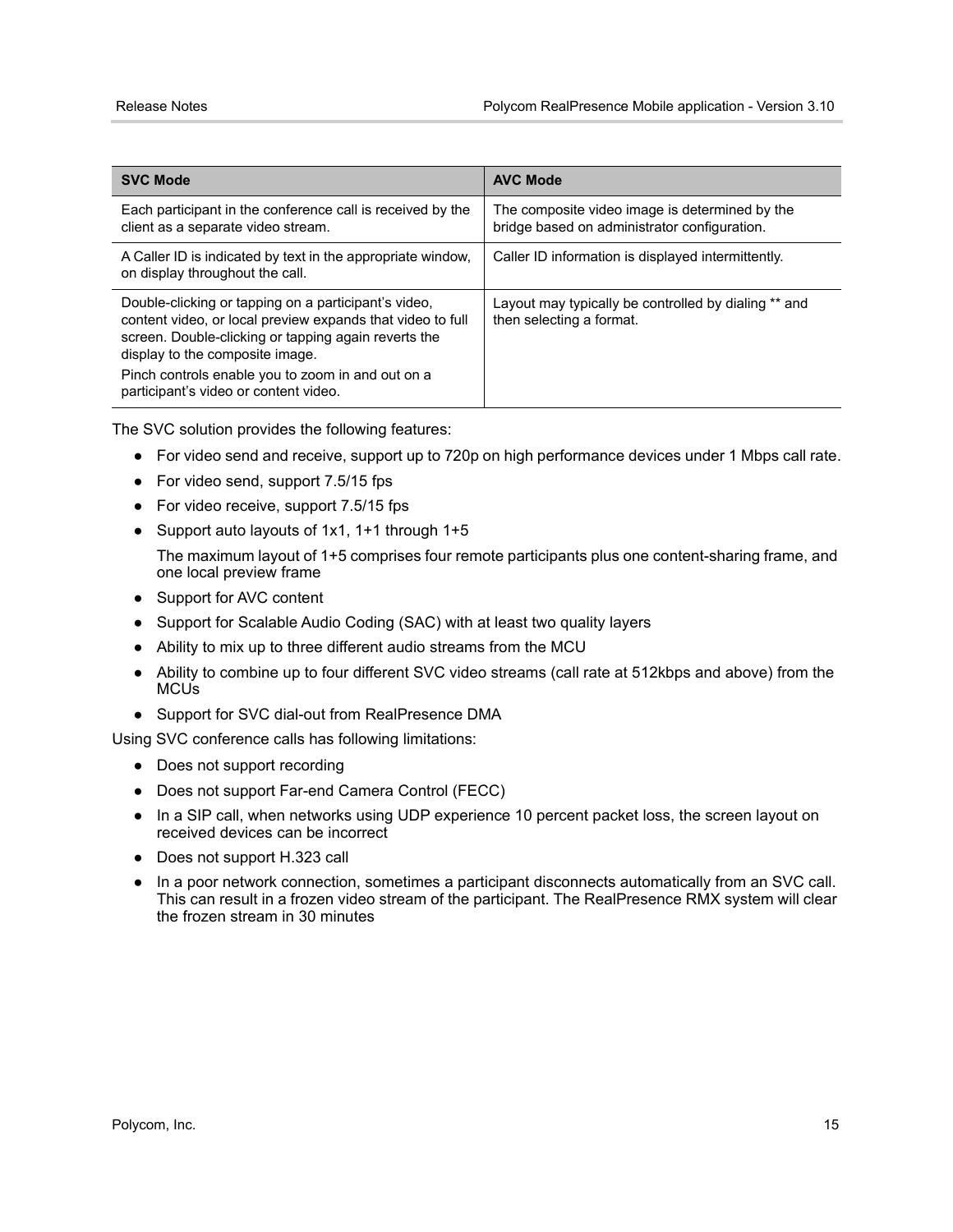# <span id="page-15-0"></span>**Access Media Statistics**

To access media statistics, click  $\frac{1}{r}$ . The following table shows the meaning of each value.

| <b>Value</b>                            | <b>Description</b>                                                                                                                                                                                                                                                                                                     |
|-----------------------------------------|------------------------------------------------------------------------------------------------------------------------------------------------------------------------------------------------------------------------------------------------------------------------------------------------------------------------|
| Call Type                               | SIP or H.323 call type.                                                                                                                                                                                                                                                                                                |
| Call Encryption                         | Indicates whether your call is encrypted.                                                                                                                                                                                                                                                                              |
| Far Site Name                           | Name of the far site.                                                                                                                                                                                                                                                                                                  |
| Far Site System                         | Type of video conferencing system at the far end and the software version.                                                                                                                                                                                                                                             |
| Call Speed                              | Negotiated speed (bandwidth) for the call, which is usually the combined video and<br>audio speeds in the call.                                                                                                                                                                                                        |
| Video Protocol                          | ITU-C video algorithm and annexes used in the current call. The video protocol used<br>depends on the capabilities of the system at the far end as well as on your system's<br>configuration.                                                                                                                          |
| Video Format                            | Picture size currently in use.                                                                                                                                                                                                                                                                                         |
| Audio Protocol                          | Audio algorithm and annexes used in the current call. The audio protocol used depends<br>on the capabilities of the system at the far end as well as on your system's configuration.                                                                                                                                   |
| <b>Audio Rate</b>                       | Bandwidth specified for the audio portion of the call. The proportion of the audio rate to<br>the video rate depends on the protocol used.                                                                                                                                                                             |
| Video Rate                              | Bandwidth specified for the video portion of the call. The proportion of the video rate to<br>the audio rate depends on the protocol used.                                                                                                                                                                             |
| Video Rate Used                         | Actual bandwidth being used for the video portion of the call. This is a real-time<br>measurement, which normally fluctuates.                                                                                                                                                                                          |
| Video Frame Rate                        | Rate your system uses to update the picture seen at the far end. The system can send<br>up to 15 fps. If the camera picks up large, continuous, or frequent motions, the software<br>takes longer to assemble the data into video frames, and the frame rate drops. Changes<br>in lighting also reduce the frame rate. |
| Video Packets Loss<br>Percentage        | Total video packet loss as a percentage of the total number of video packets transmitted<br>by your system and those transmitted by the far end.                                                                                                                                                                       |
| Video Jitter                            | Percentage of variation in the video transmission rate.                                                                                                                                                                                                                                                                |
| <b>Audio Packet Lost</b>                | Number of audio data packets lost during the call, including transmitted packets and<br>incoming packets. Packet loss indicates congestion or other problems on the network.                                                                                                                                           |
| <b>Audio Packets Loss</b><br>Percentage | Total audio packet loss as a percentage of the total number of audio packets transmitted<br>by your system and those transmitted by the far end.                                                                                                                                                                       |
| Audio Jitter                            | Percentage of variation in the audio transmission rate.                                                                                                                                                                                                                                                                |
| <b>Content Protocol</b>                 | Format used for the recording, compression, and distribution of the content.                                                                                                                                                                                                                                           |
| <b>Content Format</b>                   | Display resolution of the content.                                                                                                                                                                                                                                                                                     |
| <b>Content Rate</b>                     | Rate your system uses in content transmission.                                                                                                                                                                                                                                                                         |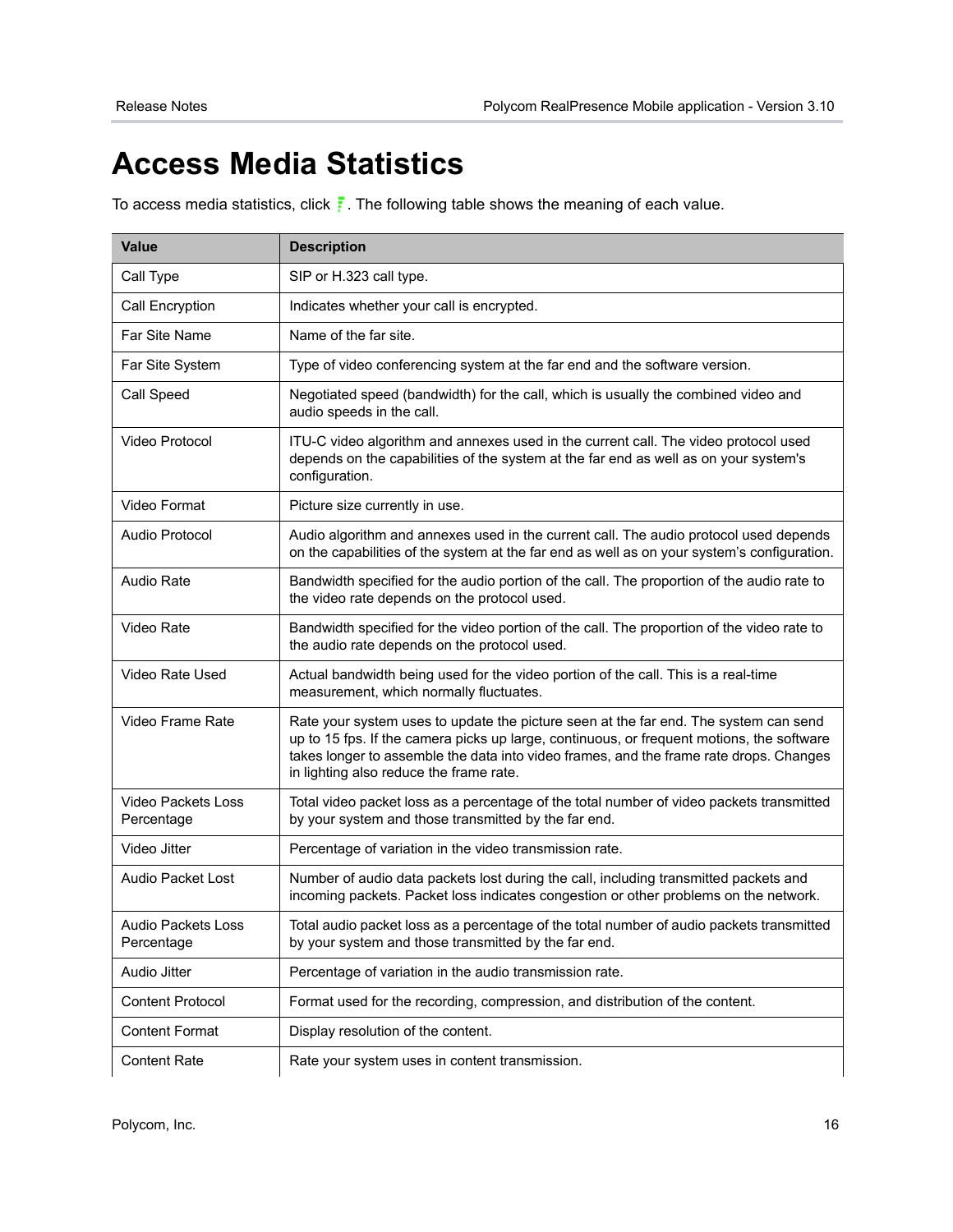| Value                                     | <b>Description</b>                                                                                                                                                             |
|-------------------------------------------|--------------------------------------------------------------------------------------------------------------------------------------------------------------------------------|
| <b>Content Rate Used</b>                  | Actual bandwidth being used for the content transmission.                                                                                                                      |
| <b>Content Frame Rate</b>                 | Rate your system uses in content frame transmission.                                                                                                                           |
| <b>Content Packets Lost</b>               | Number of content data packets lost during the call, including transmitted packets and<br>incoming packets. Packet loss indicates congestion or other problems on the network. |
| <b>Content Packets Loss</b><br>Percentage | Total audio packet loss as a percentage of the total number of content packets<br>transmitted by your system and those transmitted by the far end.                             |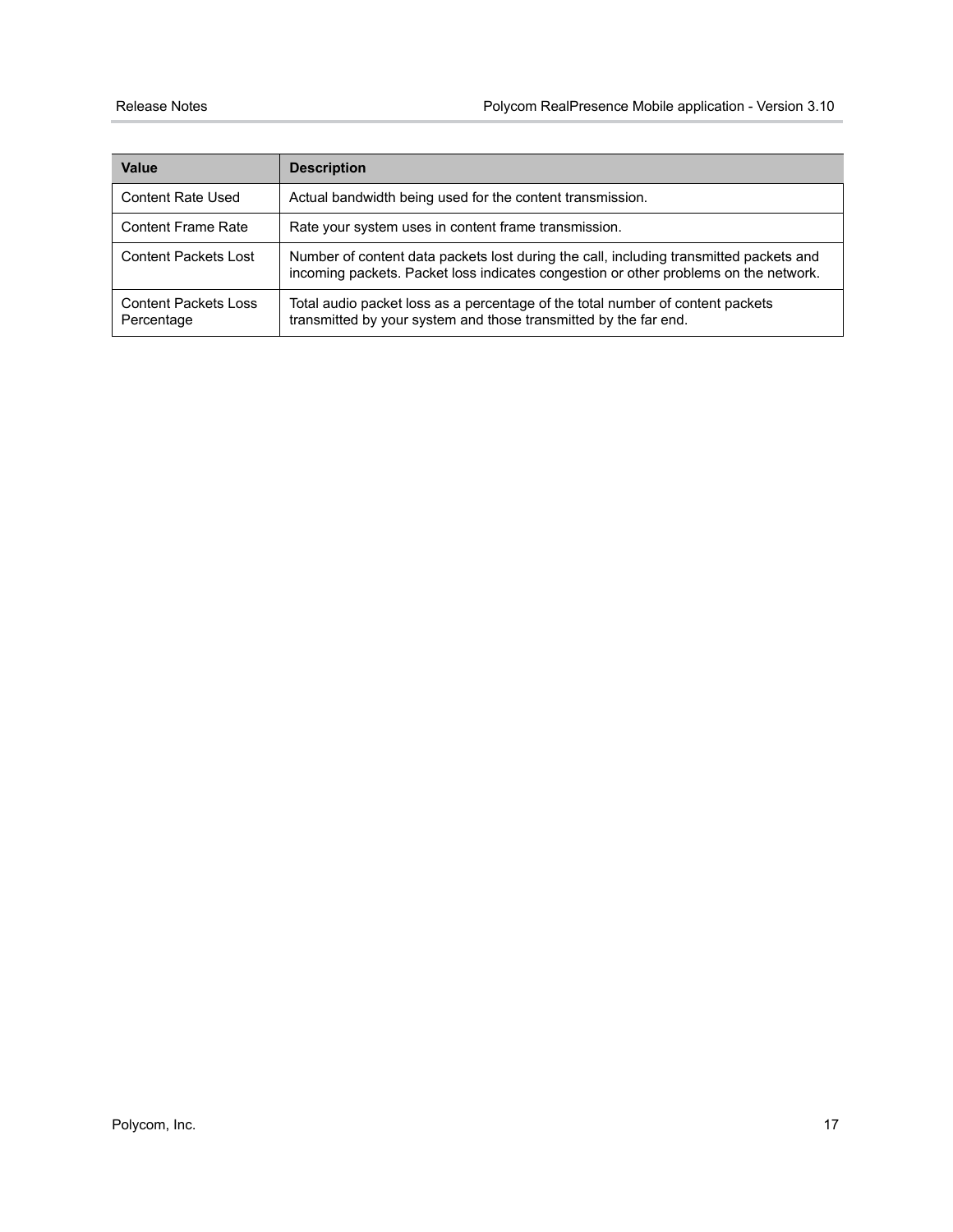# <span id="page-17-0"></span>**Prepare Your Device for Mutual Transport Layer Security**

You can establish secure communications using Mutual Transport Layer Security (MTLS) with provisioning servers such as Polycom RealPresence DMA, CMA, or RealPresence Resource Manager systems.

To establish MTLS connections, the client and server need to hold certificates issued from the same Certificate Authority (CA) and the root certificate of this CA.

To import certificates into your Android device, you need to generate a Certificate Request (CSR) first by using a computer that has installed the OpenSSL tool.

The following example uses Mac as the example.

#### **To generate and import your certificate:**

- **1** Open the Terminal from your Mac computer.
- **2** Generate the private key *client.key*. For example: Mike-MacBook-Pro:~ root# openssl genrsa -out client.key 1024
- **3** Generate the certificate request *client.csr*. For example: Mike-MacBook-Pro:~ root# openssl req -new -key client.key -out client.csr
- **4** You are about to be asked to enter information that will be incorporated into your certificate request.

Enter the Distinguished Name (DN) information that will be incorporated into your certificate request. You can leave some of the fields blank. For som-----

```
Country Name (2 letter code) [GB]:cn ---CSR info.
State or Province Name (full name) [Berkshire]:bj ---CSR info.
Locality Name (eg, city) [Newbury]:bj ---CSR info.
Organization Name (eg, company) [My Company Ltd]:plcm ---CSR info.
Organizational Unit Name (eg, section) []:caqa ---CSR info.
Common Name (eg, your name or your server's hostname) []:caqa ---CSR info.
E-mail Address []:pp@pp.com ---CSR info.
```
**5** Enter the following extra attributes to be sent with your certificate request. Write down the challenge password. You will need it later in the procedure.

A challenge password []:1234 -----see [Note1] An optional company name []:poly

- 
- **6** Submit the certificate request to your CA:
	- **a** View the content of the file *client.csr* using the following command, then select and copy its content (from ---BEGIN CERTIFICATE REQUEST to END CERTIFICATE REQUEST---):

Mike-MacBook-Pro:~ root# cat client.csr

- **b** Go to your CA's web interface http://<CA's IP address>/certsry/, and click **Request a certificate**.
- **c** Click **Advanced certificate request**.
- **d** Click **Submit a certificate request by using a base-64-encoded CMC or PKCS #10 file, or submit a renewal request by using a base-64-encoded PKCS #7 file**.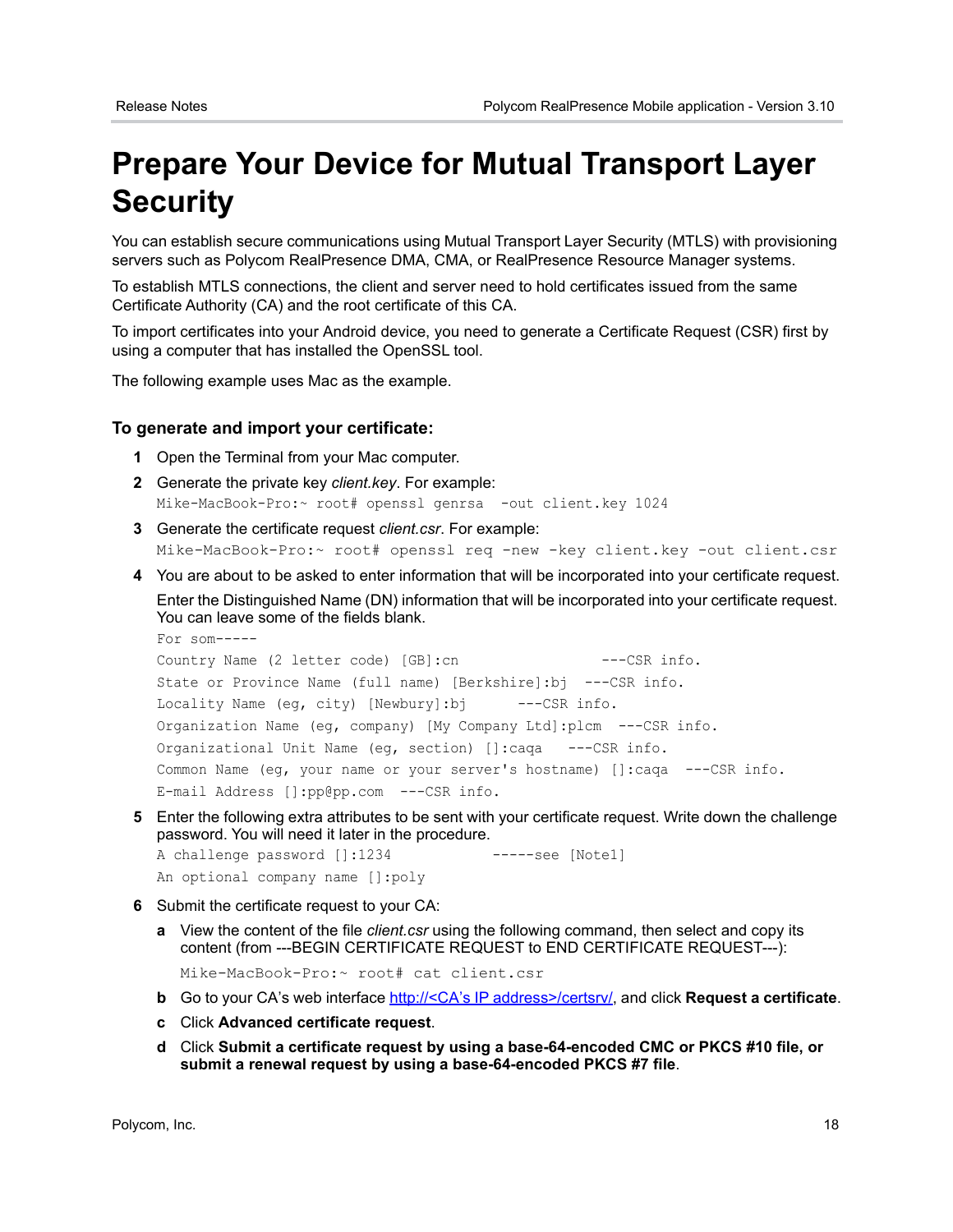- **e** Paste the content of the file **client.csr** to the **Saved Request** text field, and click **Submit**.
- **f** Click **Base 64 encoded** and click **Download certificate.**

The file is saved as *certnew.cer* by default in the folder **Downloads**.

- **7** Move the generated **certnew.cer** file to your current directory.
- **8** Convert the file *ccertnew.cer* to a .p12 file by using the OpenSSL tool. For example:

```
Mike-MacBook-Pro:~ root#openssl pkcs12 -export –in certnew.cer –inkey 
client.key –out client.p12 –name testp12
Enter Export Password:
```
Verifying - Enter Export Password:

The export password should be the same as the challenge password you set in Step 3.

- **9** Encrypt the challenge password you set in Step 3:
	- **a** Go to [Convert Strings.](http://www.convertstring.com/EncodeDecode/Base64Encode)
	- **b** Enter the challenge password in the text field, and click **Base64 Encode!**.
	- **c** Copy the encoded text from the following text field, and save it as a .pwd file, for example, *client.pwd*.
- **10** Connect your Android phone or tablet to a PC using a USB cable, then copy file *client.p12* and *client.pwd* to your phone or tablet's internal storage, under the directory **/polycom/certificates**.



#### **To import the root certificate of your CA into Android device:**

- **1** Go to your CA's web address http://<CA's IP address>/certsrv/, click **Download a CA certificate, certificate chain, or CRL**.
- **2** Select **Base 64**, and then click **Download CA Certificate.**
- **3** Connect your Android phone or tablet to a PC using a USB cable.
- **4** From your Android phone or tablet, tap **Settings > Security > Install from Storage**.
- **5** Follow the screen prompt to enter, or set, the screen lock password.
- **6** Name the certificate, or accept the suggested name.
- **7** Click **OK** to install the certificate.

The certificate is now installed on your device.



To establish MTLS connection with servers such as Polycom RealPresence DMA, CMA, or RealPresence Resource Manager systems, these systems should also hold the CA root certificate and the system's certificates.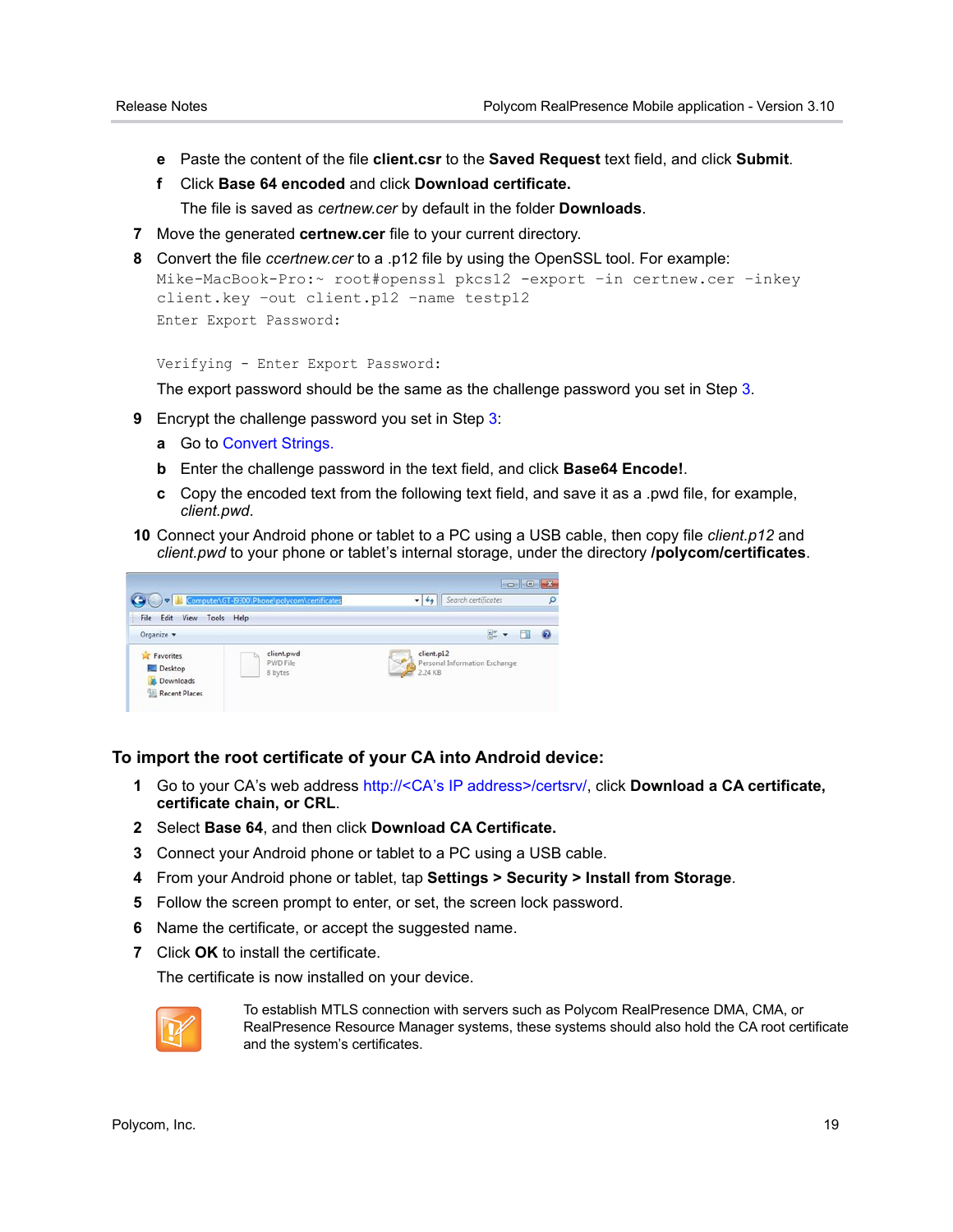# <span id="page-19-0"></span>**Get Help**

For more information about installing, configuring, and administering Polycom products, refer to Documents and Downloads at [Polycom Support.](http://support.polycom.com/PolycomService/home/home.htm)

To find all Polycom partner solutions, see [Polycom Global Strategic Partner Solutions](http://support.polycom.com/PolycomService/support/us/support/strategic_partner_solutions/index.html).

## *The Polycom Community*

The [Polycom Community](http://community.polycom.com/) gives you access to the latest developer and support information. Participate in discussion forums to share ideas and solve problems with your colleagues. To register with the Polycom Community, create a Polycom online account. When logged in, you can access Polycom support personnel and participate in developer and support forums to find the latest information on hardware, software, and partner solutions topics.

# <span id="page-19-1"></span>**Copyright and Trademark Information**

Copyright<sup>©</sup> 2019, Polycom, Inc. All rights reserved. No part of this document may be reproduced, translated into another language or format, or transmitted in any form or by any means, electronic or mechanical, for any purpose, without the express written permission of Polycom, Inc.

6001 America Center Drive San Jose, CA 95002 USA

**Trademarks** Polycom®, the Polycom logo and the names and marks associated with Polycom products are trademarks and/or service marks of Polycom, Inc. and are registered and/or common law marks in the United States and various other countries.



All other trademarks are property of their respective owners. No portion hereof may be reproduced or transmitted in any form or by any means, for any purpose other than the recipient's personal use, without the express written permission of Polycom.

**Disclaimer** While Polycom uses reasonable efforts to include accurate and up-to-date information in this document, Polycom makes no warranties or representations as to its accuracy. Polycom assumes no liability or responsibility for any typographical or other errors or omissions in the content of this document.

**Limitation of Liability** Polycom and/or its respective suppliers make no representations about the suitability of the information contained in this document for any purpose. Information is provided "as is" without warranty of any kind and is subject to change without notice. The entire risk arising out of its use remains with the recipient. In no event shall Polycom and/or its respective suppliers be liable for any direct, consequential, incidental, special, punitive or other damages whatsoever (including without limitation, damages for loss of business profits, business interruption, or loss of business information), even if Polycom has been advised of the possibility of such damages.

**End User License Agreement** BY USING THIS PRODUCT, YOU ARE AGREEING TO THE TERMS OF THE END USER LICENSE AGREEMENT (EULA) AT:<http://documents.polycom.com/indexes/licenses>. IF YOU DO NOT AGREE TO THE TERMS OF THE EULA, DO NOT USE THE PRODUCT, AND YOU MAY RETURN IT IN THE ORIGINAL PACKAGING TO THE SELLER FROM WHOM YOU PURCHASED THE PRODUCT.